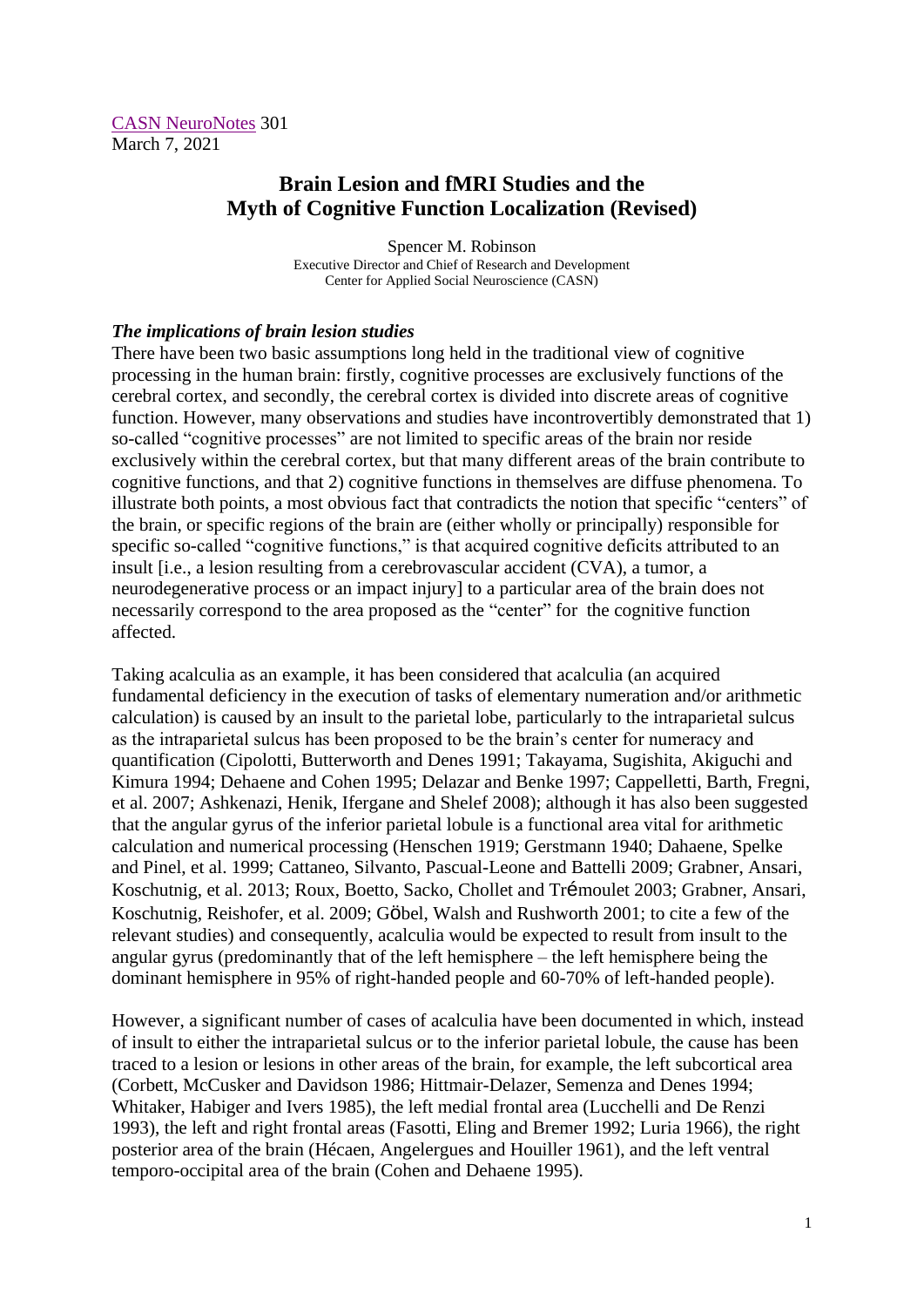Other reports have traced the cause of impaired elementary numeracy and arithmetical calculation to damage of either the left or right hemisphere in various sites in the brain, ranging from the frontal, temporal and temporoparietal areas, to the parietal area (for example: McCloskey, Aliminosa and Sokol 1991; McCloskey, Caramazza and Basili 1985; McCloskey, Sokol and Goodman 1986; Sokol and McCloskey 1988). It has even been demonstrated in a patient undergoing a therapeutic stereotaxic thalamotomy that direct stimulation of the ventrolateral thalamus has an immediate effect on numeracy and arithmetic calculation, whereby stimulation of the left ventrolateral thalamus resulted in an acceleration in counting with a corresponding increase in calculation errors while stimulation of the right ventrolateral thalamus resulted in a deceleration in counting with a constant and significant degree of calculation errors (Ojemann 1974), indicating that disturbances in the subcortical area of the brain can directly affect numerical processing. In the case of acalculia resulting from a subcortical insult reported by Whitaker, Habiger and Ivers (1985), the patient suffered a left subcortical infarct implicating much of the dorsal striatum of the basal ganglia, including the caudate nucleus, the putamen and the anterior limb of the internal capsule, in addition to implicating the periventricular white matter.

The essential problem when attempting to localize any cognitive function to a specific area of the brain is the significant and overwhelming complication presented by two major issues. The first issue is that, for example, in tracing the cause of acalculia to an insult in a general region of the brain, such as the left parietal lobe, and extrapolating from that that the identified area implicates the intraparietal sulcus or the angular gyrus as a "center" of numeracy and arithmetic calculation actually begs far more questions than it answers, especially when it is clearly, irrefutably demonstrated that insults to entirely different areas of the brain have been traced as the cause of presentations of acalculia. It could of course be argued that such insults to these other parts of the brain that do not implicate the "center" of the cognitive function of numeracy/arithmetic calculation, as proposed as either the intraparietal sulcus or the angular gyrus, but instead result in disruptions of the pathways to and from such a proposed functional "center," and that in disrupting the flow of information to and from the "center," impede the cognitive process.

However, it could just as plausibly be argued that even though the majority of presentations of acalculia for example, are traced to insults of the left parietal lobe (the left hemisphere simply an indication that it is an insult to the presumably dominant hemisphere that is most likely to result in the presentation of the disorder), the fact that insults to other parts of the brain have resulted in presentations of the disorder indicate that *those areas* are integral to numeracy and arithmetic calculation rather than the intraparietal sulcus or the angular gyrus, the latter areas simply serving as points of interconnections where critical neuronal circuits intersect, whereby an insult to those areas could result in the interruption of the transmission of signals to and from many different parts of the brain, including those areas other than the left parietal lobe, such as the frontal lobe or the subcortical area, where insults have resulted in presentations of acalculia. Without further consideration, the latter argument is no less valid than the argument for the intraparietal sulcus or the angular gyrus as the "center" for numeracy and arithmetic calculation, and, in fact, because *both* the intraparietal sulcus and the angular gyrus have been proposed as vital functional areas for numeracy and arithmetic calculation, the notion of any single discrete "center" for elementary mathematical processing is a non sequitur.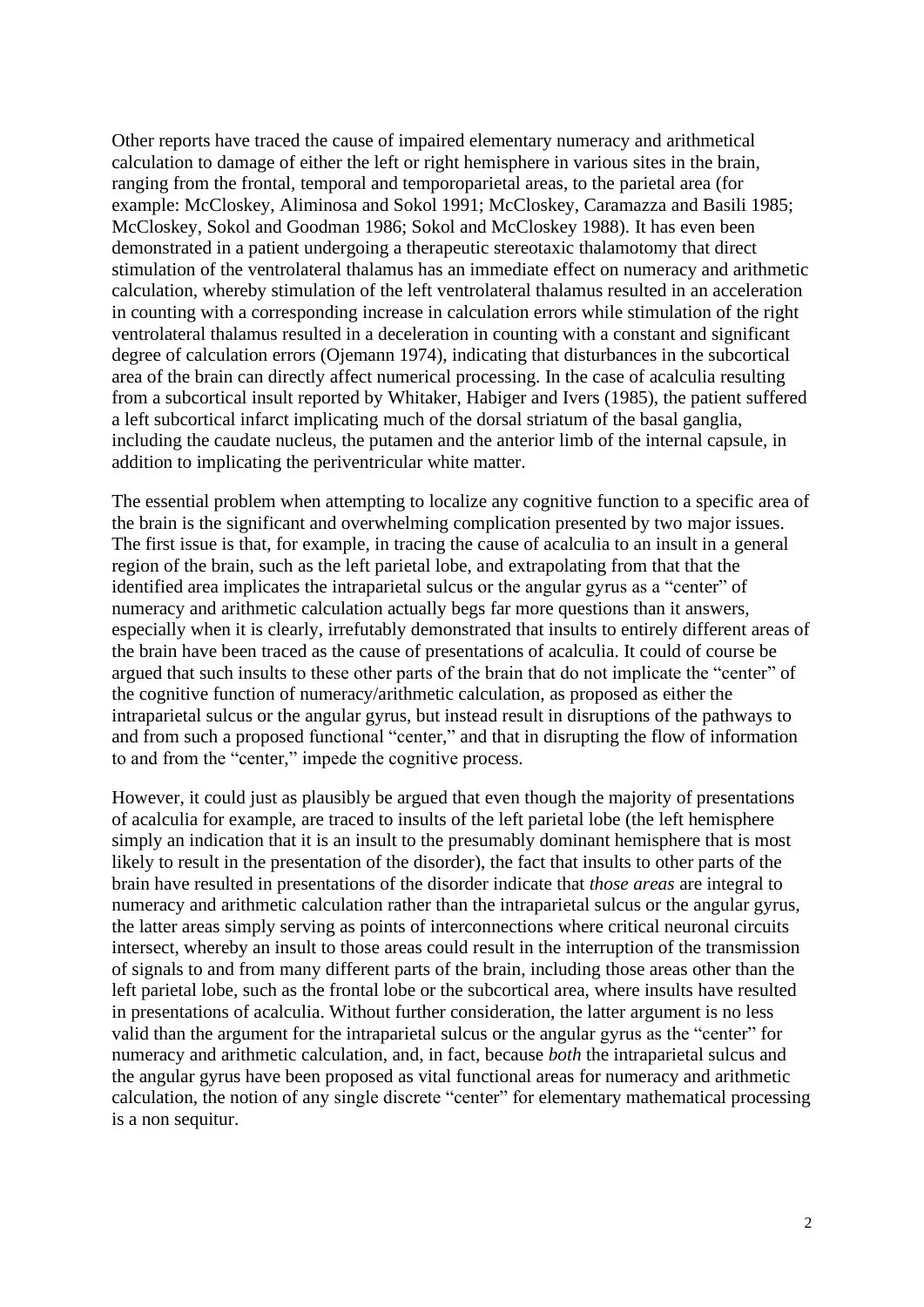In perhaps the most comprehensive study of acalculia and dyscalculia (the latter a disorder in the *development* (as opposed to acute onset) of the fundamental cognitive facility for numeracy and arithmetic calculation), Ardila and Rosselli (2002) concluded that while damage to the left angular gyrus has been noted to cause disturbance of elementary computational ability such as that presented in primary acalculia or anarithmetia (*anarithmetia* defined as a specific *acquired* deficit in elementary numeracy and arithmetic calculation as opposed to a presented disability as a manifestation of secondary causes such as agraphia, aphasia, alexia, visuospatial disturbance, etc.), various cognitive functions are involved in numerical processing, and arithmetic calculation is, in itself, composed of a number of different, integrated cognitive processes, therefore, we must expect damage to various areas of the brain as the cause of a number of cases of acalculia with different types and severity of deficits in elementary numeracy and arithmetic calculation.

It is clear that a number of different conditions are contributory factors in the presentation of acalculia, for example the size of the area of tissue damage, the severity of damage and the linkage between the observed presentation of acalculia and the potential for deficits in the interconnection of various cognitive subprocesses. Even in anarithmetia (also known as primary acalculia), it is exceedingly rare not to find deficits in contributing areas of cognitive functioning. In terms of localization, though Ardila and Rosselli (2002) acknowledge that anarithmetia is observed in cases of left angular gyrus damage, and that this localization for primary acalculia has been widely accepted, they nevertheless argue that "it is uncommon to find cases of pure anarithmetia caused by focal lesions in the brain" (Ardila and Rosselli 2002, p. 201). They further state that, "It is not easy to find cases of primary acalculia without additional aphasic, alexic, and agraphic defects. As a matter of fact, few cases of pure anarithmetia have been described to date. Some authors have even challenged the existence of a primary acalculia not associated with other cognitive deficits (e.g., Collington et al., 1977; Goldstein, 1948)" (Ardila and Rosselli 2002, p. 201).

The preponderance of acalculia associated with other principal cognitive deficits has been to such extent that acalculia is classified into a number of different types in accordance with the principal cognitive deficit with which it is attributed to or associated. The classification of aphasic acalculia considers that the presented deficits in the execution of tasks of elementary arithmetic calculation may well originate with the general linguistic and verbal processing deficits that occur in aphasia (Grafman, Passafiume, Faglione and Boller 1982; Delazer, Girelli, Semenza and Denes 1999; and Benson and Ardila 1996). The association of aphasia (an *acquired* disturbance of the comprehension and formulation of language presenting deficits in any or all forms of language usage, including reading, writing, speaking and listening) with acalculia has been so extensive that aphasic acalculia has been further divided into the subcategories of 1) acalculia in *Broca's aphasia* (Broca's aphasia also known as agrammatic aphasia, expressive aphasia or nonfluent aphasia), 2) acalculia in *Wernicke's aphasia* (Wernicke's aphasia also known as receptive aphasia, fluent aphasia, jargon aphasia, sensory aphasia or semantic aphasia) and 3) acalculia in *conduction aphasia* [conduction aphasia also known as associative aphasia and afferent (apraxic) motor aphasia].

Broca's area (Brodmann areas 44, and 45, the pars opercularis, and the pars triangularis, respectively), located in the inferior frontal gyrus, has been proposed to be a primary center for language production, more recently been proposed to play a major role in language comprehension as well, and has been suggested as involved in various cognitive and perceptual tasks, the pars opercularis in particular suggested as playing a role in motor-related processes. Because Broca's aphasia presents as difficulty in producing coherent, syntactical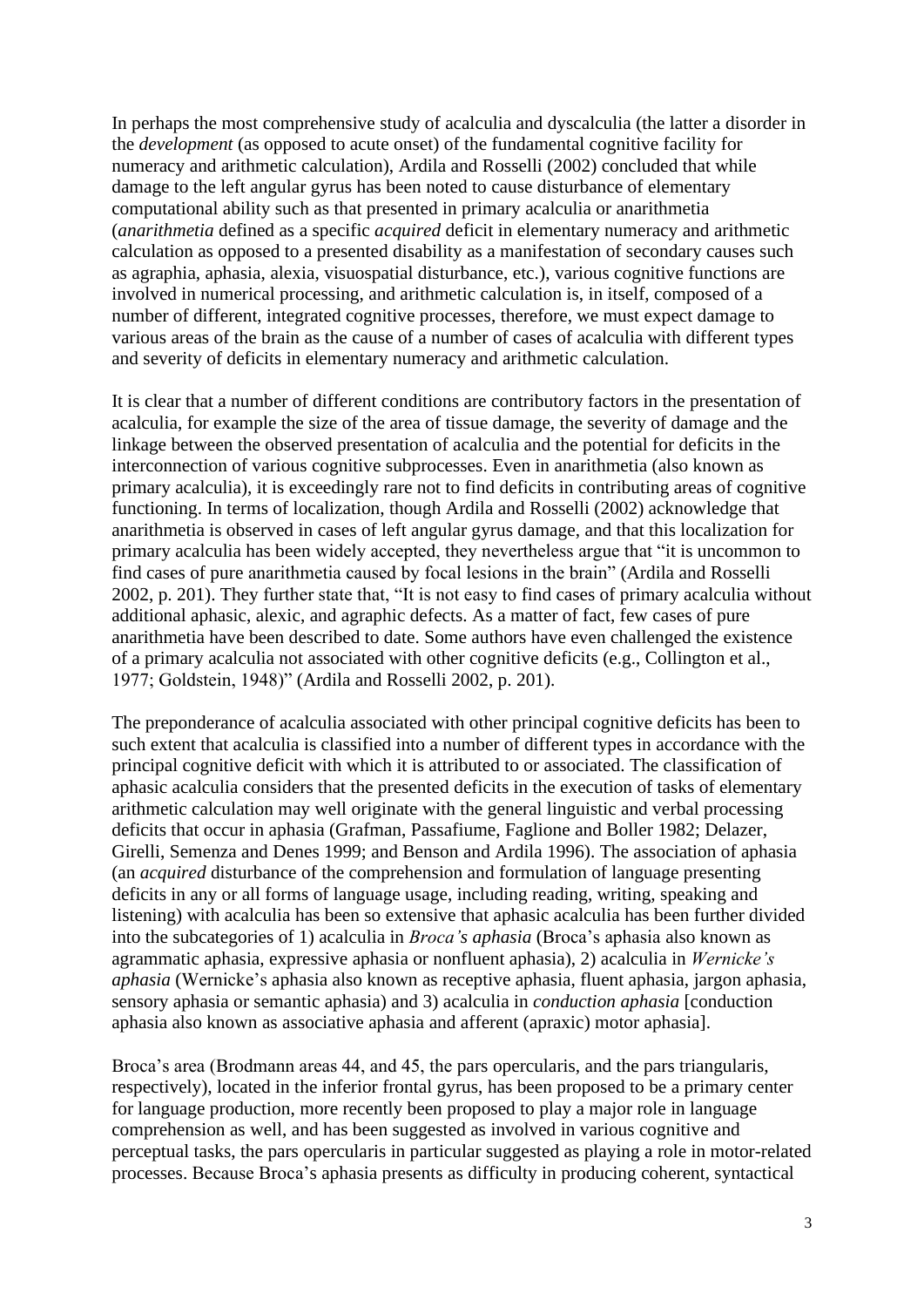spoken or written language even though word comprehension remains intact, the condition is assumed to be linked to tissue damage in the Broca's area region of the brain, though Broca's aphasia has been observed in patients with a lesion in other regions of the brain with no damage to Broca's area.

In a study by Dahmen, Hartje, Bussing and Sturm (1982), an analysis of milder calculation defects found in Broca's aphasia revealed that linguistic alterations impaired the syntax of calculation, corresponding to the research by Delazer, Girelli, Semenza and Denes (1999) that determined that the "use of morphology and syntax represents one of the central impairments in patients with Broca's aphasia" (Ardila and Rosselli 2002, p. 203) and that Broca's aphasia, at least partially, could be interpreted as, "a disorder in language sequencing" (Ardila and Rosselli 2002, p. 203) by which numerical sequencing is altered in calculation tasks, thus, in acalculia in Broca's aphasia, mental and written calculations are seen as significantly affected by deficits in linguistic processing, primarily related to syntax and sequencing.

Wernicke's area has been traditionally located by some researchers in the posterior section of the superior temporal gyrus (STG) corresponding to the posterior part of Brodmann area 22. However, in the literature, there is considerable disagreement as to the precise location that represents Wernicke's area, as other than the posterior part of Brodmann area 22, it is often located in the anterior portion of Brodmann area 22 in the unimodal auditory association cortex in the STG anterior to the primary auditory cortex, and it is also considered by others to include Brodmann areas 39 and 40 in the parietal lobe, area 39 corresponding to the angular gyrus, and area 40 containing the supramarginal gyrus (the inferior portion of Brodmann area 40). The unimodal auditory association cortex has been considered as implicated in auditory word recognition.

Though damage to the angular gyrus has been considered to play a role in Wernicke's aphasia, the supramarginal gyrus has been considered involved in the cognitive processes in the representation of meaning and phonetics in the function of reading. Since the late 19th century, Wernicke's area along with Broca's area have been considered interlinked centers for the understanding of spoken and written language, while modern thinking considers that the functions that have been attributed to Wernicke's area seem more broadly diffused in the temporal lobe and may also be controlled by Broca's area:

There are some suggestions that middle and inferior temporal gyri and basal temporal cortex reflect lexical processing . . . there is consensus that the STG from rostal to caudal fields and the STS [superior temporal sulcus] constitute the neural tissue in which many of the critical computations for speech recognition are executed . . . aspects of Broca's area (Brodmann areas 44 and 45) are also regularly implicated in speech processing. . . the range of areas implicated in speech processing go well beyond the classical language areas typically mentioned for speech; the vast majority of textbooks still state that this aspect of perception and language processing occurs in Wernicke's area (the posterior third of the STG). (Poeppel, Idsardi, and van Wassenhove 2008)

In 1874 the neurologist and psychiatrist Carl Wernicke reported that, from his discovery of a lesion in a patient that presented a particular form of aphasia, the left posterior section of the STG appeared responsible for the association of the syllabic or phonetic representation of words with the corresponding semantic representation (*Der aphasische Symptomencomplex: eine psychologische Studie auf anatomischer Basis*). Based on Wernicke's findings, the condition in which speech retains a natural sounding rhythm and inflection with an imposed syntactical structure, but is constructed of unrecognizable or meaningless words or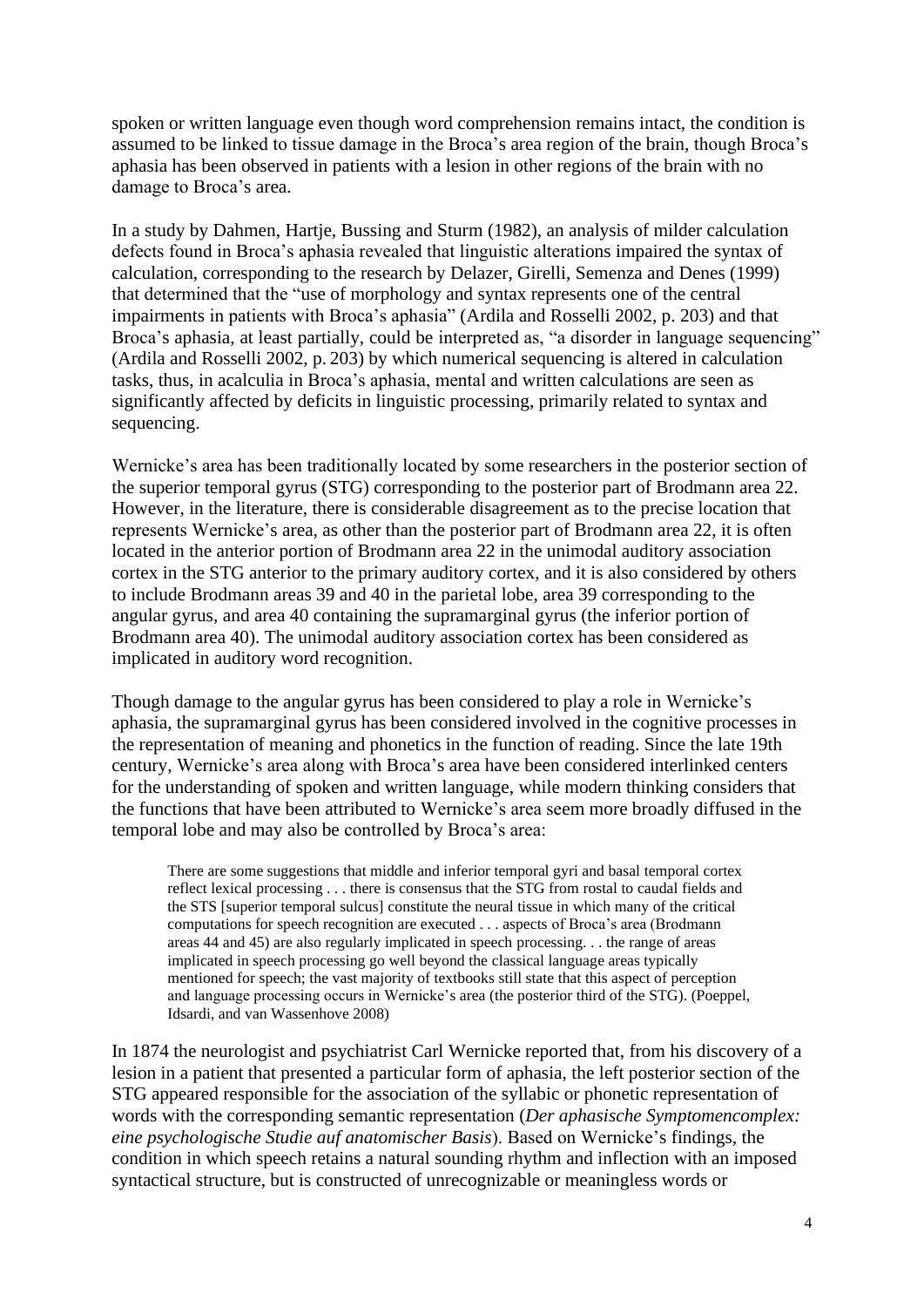associations of words, became known as Wernicke's aphasia. The modern clinical presentation of Wernicke's aphasia is defined by the presence of the following conditions: 1) difficulties of language comprehension (in speaking, listening and reading), 2) fluent (natural sounding rhythm and inflection with an imposed syntactical structure) and usually excessively voluble but meaningless speech (containing neologisms and paraphasias devoid of meaningful content, with the omission of key words, and the substitution of words, verb tenses, pronouns and prepositions), and 3) difficulties of repetition (deficiency in the ability to repeat what one says and what one hears).

Though Wernicke's aphasia has been traditionally associated with damage to Wernicke's area, it has more recently been proposed that the condition is a result of damage to the medial temporal lobe and underlying white matter and does not really involve Wernicke's area (Kolb and Whishaw 2003, pp. 505-6). Also, though previously thought to connect Wernicke's area and Broca's area, and therefore involved in the interconnection between Wernicke's area and Broca's area in acquired speech or language disorders, new research proposes that the arcuate fasciculus connects what is considered the posterior receptive area for analysis and identification of linguistic sensory stimuli (consisting predominantly of Wernicke's area) with the premotor and primary motor areas (consisting of the greater part of Brodmann areas 6 and 4, respectively), and not to Broca's area (Bernal and Ardila 2009). Rather, it is considered that Broca's area is connected to the anterior superior temporal regions by the uncinate fasciculus, consistent with what is regarded as the sites involved in word recognition (Saur, Kreher and Schnell et al. 2008).

Since Wernicke's aphasia is primarily presented as difficulty in language comprehension largely consisting of semantic and lexical errors, it would stand to reason that individuals with acalculia in Wernicke's aphasia would have problems in saying, reading and writing numbers as semantic and lexical representations, dramatically affecting performance in numeracy and fundamental arithmetic calculation. Luria (1973) proposed that calculation errors by individuals with acoustic amnesic aphasia (a subtype of Wernicke's aphasia according to Luria) are due to defects in verbal memory, while Benson and Denckla (1969) reported that verbal paraphasias were a central component of calculation errors in acalculia in Wernicke's aphasia, a conclusion supported by Deloche and Seron (1982) and Delazer, Girelli, Semenza and Denes (1999) who reported semantic errors in the reading and writing of numbers in individuals with Wernicke's aphasia, coinciding with the study by Rosselli and Ardila (1989) that found that in individuals with acalculia in Wernicke's aphasia impairments in the execution of mental operations, particularly successive operations in solving numerical problems, were due in large part to deficits in verbal memory and lexical and semantic difficulties.

Conduction aphasia is primarily a repetition disorder, where the individual has full comprehension of what she or he has heard, but difficulty in repeating what has been said. Individuals with conduction aphasia will often make frequent errors in their speech production, transposing and substituting sounds, and though fully aware of their errors, have considerable difficulty in correcting them. Spontaneous speech, though basically fluent, without any dysprosody and grammatically and syntactically correct, often includes paraphasias and the omission or transposition of phonemes and syllables. Conduction aphasia, which is also known as afferent (apraxic) aphasia, suggesting an etiology of damage to the primary motor or premotor cortex or to the pars opercularis, has more lately been considered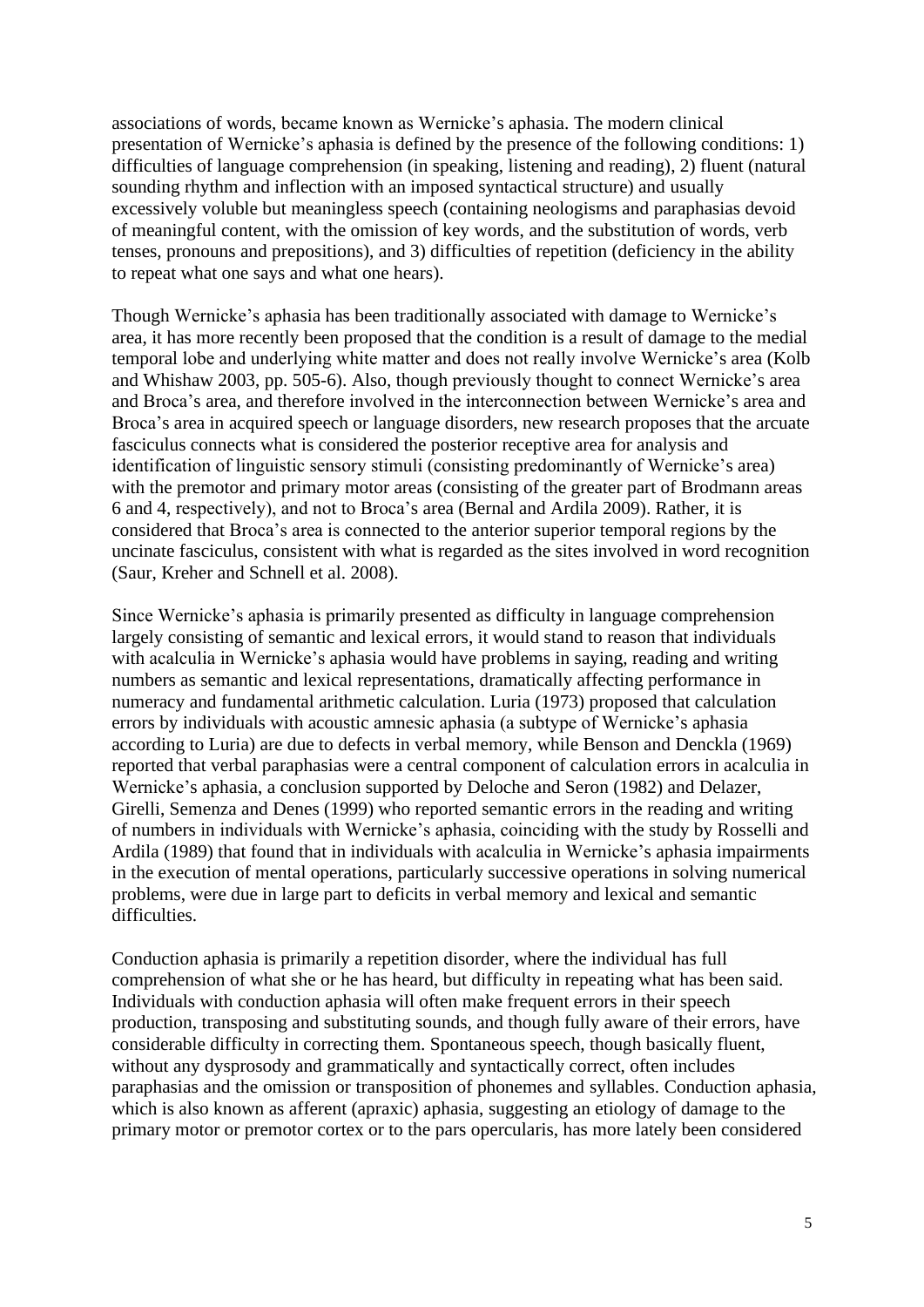to be caused by tissue damage (for example, from cerebrovascular accident) in the posterior and inferior temporal lobe or in the parietal-temporal junction of the presupposed languagedominant hemisphere, typically the left hemisphere (Damasio and Damasio 1980; and Bartha and Benke 2003).

Rosselli and Ardila (1989) reported that individuals with conduction aphasia were frequently observed to have significant calculation errors, and that those with acalculia in conduction aphasia demonstrated failures in the execution of both mental and written arithmetic operations, with particular difficulty in problem solving and in the execution of successive operations. Errors were found in reading numbers and in numerical ordering, hierarchy and decomposition. Also reported was a typical failure in "carrying over" in the general use of calculation syntax, even in reading arithmetical signs. Although Rosselli and Ardila equated the arithmetical difficulties found in acalculia in conduction aphasia with anarithmetia and correlated both anarithmetia and conduction aphasia with left parietal brain injury, such correlation is directly contradictory to Rosselli's and Ardila's observation that primary and secondary defects may be attributed to "a diverse array of underlying deficits," whereby even similar errors were attributed to highly different neuropsychological dysfunctioning, all of which cannot be attributed to any single cognitive center of the brain, nor can acalculia in conduction aphasia credibly be correlated with anarithmetia, since, by definition, acalculia in conduction aphasia occurs in connection with the cognitive disorder of conduction aphasia, not as a "pure" primary acalculia, and, as Rosselli and Ardila themselves imply, is a result of linguistic associative and syntactical deficits rather than a primary deficiency in fundamental numeracy and arithmetic calculation ability per se.

Also, while Rosselli and Ardila in their 1989 study correlate both anarithmetia and conduction aphasia with left parietal brain injury, Damasio and Damasio (1980) and Bartha and Benke (2003) include injury to the temporoparietal junction (TPJ), consisting of the inferior parietal lobule (IPL) and the caudal portion of the superior temporal sulcus (STS) as a cause of conduction aphasia, equally implicate damage to the posterior and inferior temporal lobe (the former area perhaps including some overlap with the TPJ); whereas, Ardila and Rosselli in their 2002 study (p. 201) while acknowledging that anarithmetia has been generally perceived to be caused by left angular gyrus damage, astutely point out that in reality "it is uncommon to find cases of pure anarithmetia caused by focal lesions to the brain" and that the very existence of pure anarithmetia has been challenged.

Benson and Ardila (1996) report calculation disturbances in other types of aphasia, particularly 1) transcortical motor aphasia (TMA) –– also known as adynamic aphasia and extrasylvian motor aphasia — and 2) transcortical sensory aphasia  $(TSA)$  — also known as extrasylvian sensory aphasia. TMA has generally been regarded as caused by cerebrovascular accident (CVA) resulting in damage to the anterior superior frontal lobe, and is experienced as halting and effortful speech, each effort only able to produce one or two words. Although repetition remains intact, individuals with TMA may experience delays in the initiation of speech when trying to repeat words. There is a very high incidence of TMA comorbidity with agraphia, with writing much more severely impaired than speaking.

In contrast to the traditionally regarded involvement of damage to the anterior superior frontal lobe, lesions in the cortical motor areas as well as lesions in the anterior portion of the basal ganglia have been noted in TMA. Freedman, Alexander and Naeser (1984) report that the *essential* cause of TMA is a lesion disrupting the connection between the supplementary motor area (the superior portion of Brodmann area 6 on the midline surface of the hemisphere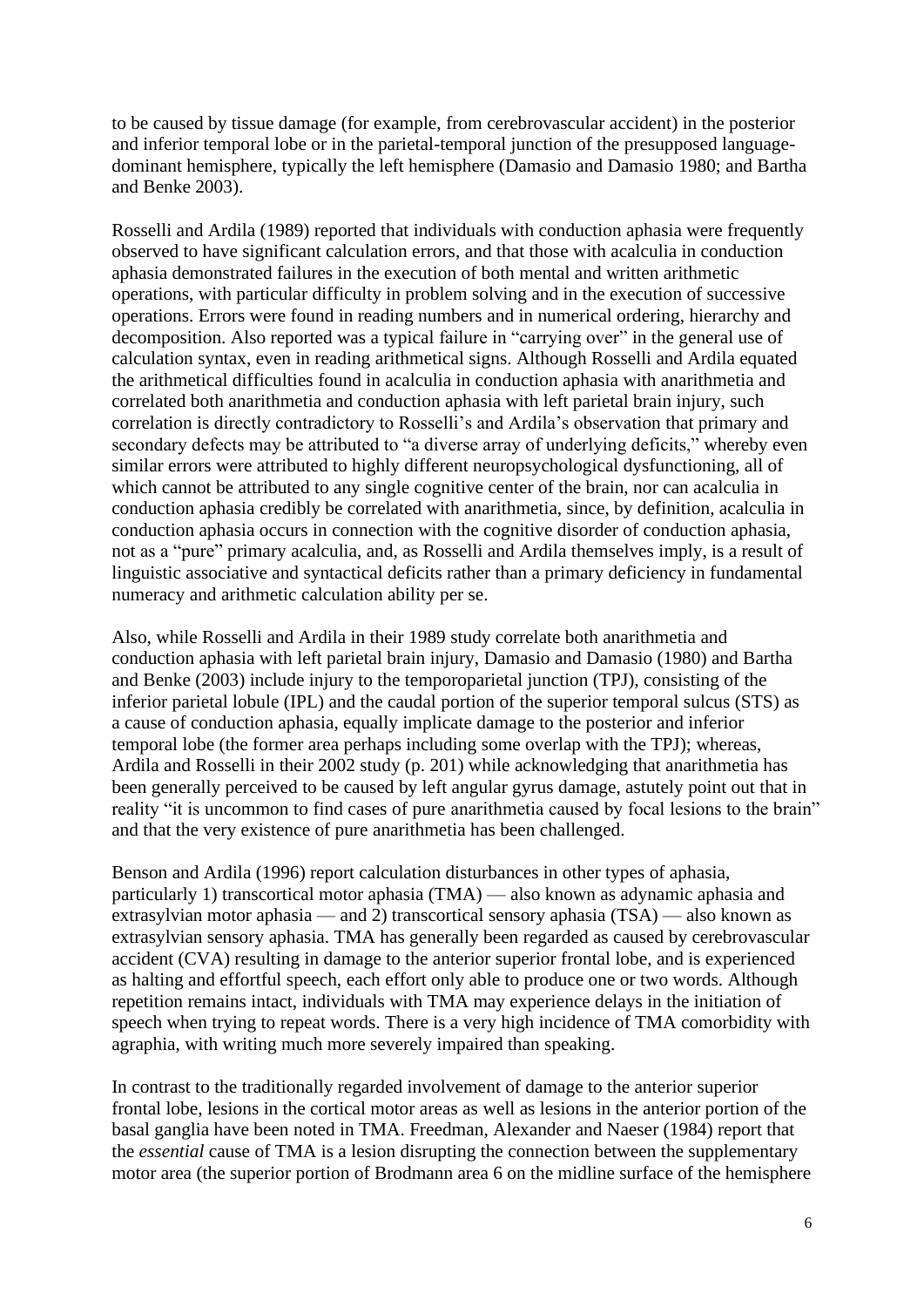immediately anterior to the cortical homunculus primary motor cortex leg representation) and the frontal perisylvian speech zone (Brodmann areas 44 and 45, i.e., Broca's area). Extended dysfunction may be attributed to additional damage, such as impaired auditory comprehension resulting from mostly subcortical involvement implicating lesions in the basal ganglia or adjacent areas including lesions in the anterior head of the caudate nucleus, anterior limb of the internal capsule, anterior putamen, anterior portion of the external capsule, in the claustrum, the extreme capsule, and, in the insula cortex, the latter, which, in distinction from the preceding subcortical areas, constitutes a segment of the cerebral cortex folded deep within the sylvian fissure (lateral sulcus). The presentation of stuttering in TMA is seen as attributed to a lesion in the pars opercularis (Brodmann area 44) and the lower third of the premotor region (i.e., the lower third of Brodmann area 6). The findings in this study, based on an analysis of language profiles and computerized tomography imaging, are proposed to unify disparate anatomic and psychophysiologic observations concerning three clinical conditions: 1) "classical" TMA, 2) aphasia after left medial frontal infarction, and 3) TMA during recovery from Broca's aphasia. In acalculia in TMA Benson and Ardila (1996) report difficulties in initiating and maintaining numerical sequences and significant impairment in arithmetic problem solving with failure even in understanding what the problem is about.

Transcortical sensory aphasia (TSA) is considered to involve damage to so-called locations in the temporal lobe connected with language, and is presented as problems in language comprehension and naming. In some ways similar to Wernicke's aphasia, in that individuals with TSA have deficits in comprehension while retaining fluent (natural sounding) speech, the speech is often riddled with meaningless paraphasias; however, distinct from Wernicke's aphasia, individuals with TSA often present echolalia (a compulsive repetition of words), and unlike those with Wernicke's aphasia, individuals with TSA can correctly repeat what they have said or heard.

Benson and Ardila (1996) report that in TSA significant calculation defects are observed that are associated with difficulties in language comprehension and echolalia. Delazar, Girelli, Semenza and Denes (1999) suggest that in TSA temporal-parietal damage results in a variety of language disturbances and significant calculation defects reflected in difficulties in mental and written calculation and errors in writing number words. It must be emphasized here that though TSA is considered to result from lesions in the inferior left temporal lobe near Wernicke's area (the posterior portion of the superior temporal gyrus) causing minor hemorrhage or contusion in the temporal lobe, or infarcts of the left posterior cerebral artery (PCA), the results of fMRI studies have been difficult to interpret in localizing the source of disturbance in TSA, and, due to the relative infrequency of the condition, very few systematic studies of the etiology of TSA have been conducted. Studies in the localization of the precise area of damage causing TSA have been largely inconclusive in singling out any definitive functional area: "TSA has been studied primarily in stroke patients, although it has been difficult to conduct systematic studies. One reason is that TSA occurs relatively infrequently in this population. Moreover, lesions associated with aphasia tend to be relatively large, potentially involving multiple functionally distinct areas. Furthermore, lesion localization studies of patients with TSA have typically relied on group comparisons, which are subject to individual differences. Finally, stroke patients are usually studied during recovery, where cortical reorganization and atypical patterns of language processing may be present" (Boatman, Gordon, Hart, et al. 2000).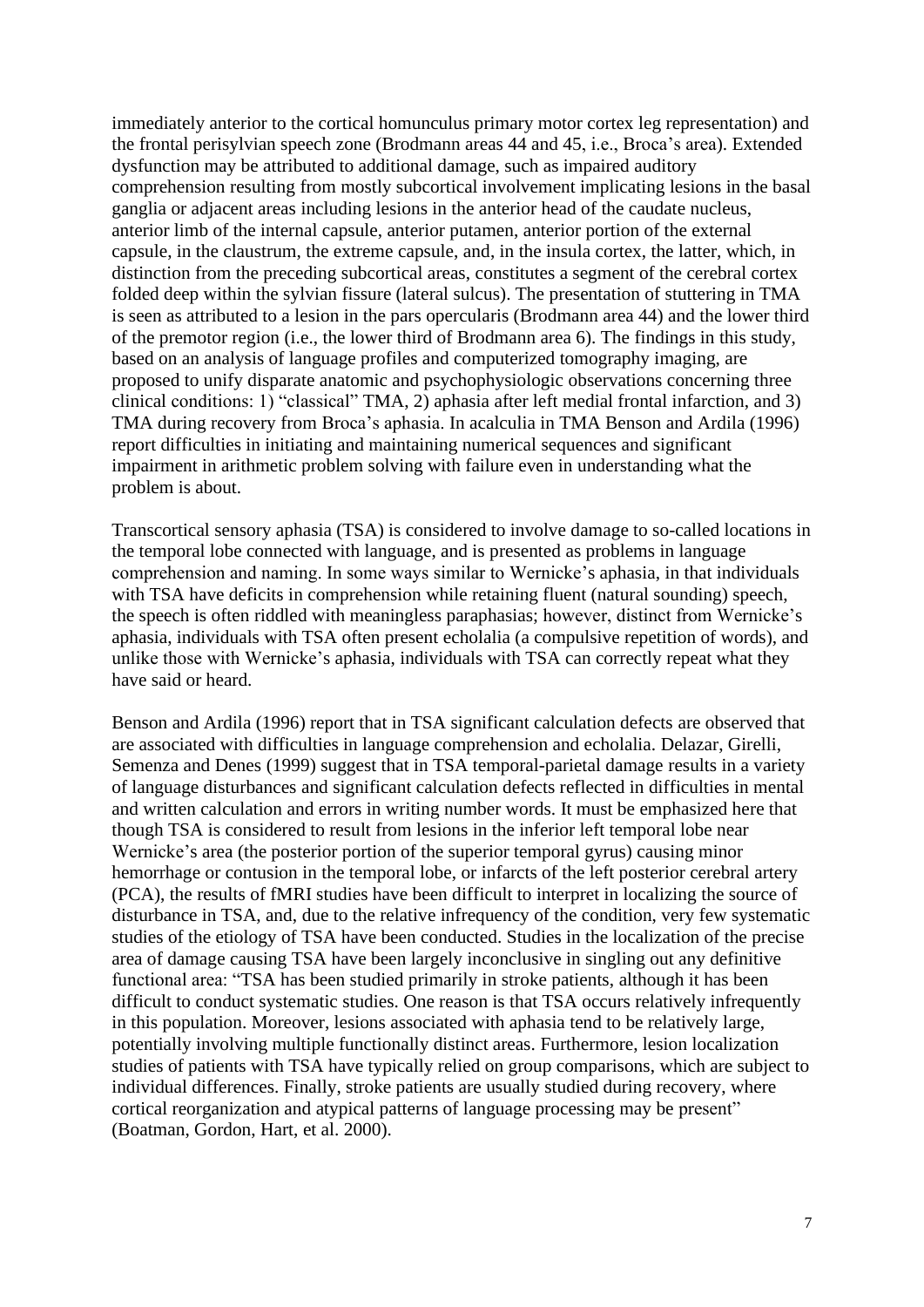In addition, disturbance in lexical-semantic processing has been attributed to all types of aphasia, and in particular to TSA, especially in the disconnection model of TSA which proposes a bidirectional disconnection between phonology and lexical-semantic processing; however, impaired lexical-semantic processing in aphasia, and particularly in TSA, has been attributed to highly diverse cortical regions including the temporal lobe, the temporo-occipital junction, the parietal lobe, the fusiform gyrus, and the frontal lobe (Damasio 1981; Heilman, Rothi, McFarling and Rottmann 1981; Kertesz, Sheppard and MacKenzie 1982; Alexander, Hiltbrunner and Fischer 1989; Hart and Gordon 1990; Hart, Crone, Lesser, et al. 1998; and Otsuki, Soma, Koyama, et al. 1998).

Up to this point in this discussion we have been looking at various neurocognitive problems, such as acalculia and aphasia, as discrete problems, but, in reality, cognitive problems are seldom presented as a deficit in any discrete function, but as a more general condition of neurocognitive dysfunction. As an example, aphasia, with rare exception, is basically defined as a disorder of language involving an inability to communicate through spoken or heard speech or written language (Holland 2005; Barrett 2006; O'Toole 2003; Segen 2006), and is much less likely seen simply as a speech disorder consisting of the impairment of the ability to comprehend and/or produce speech. In the former definition, aphasia involves difficulties in understanding and/or producing spoken or *written* language, whereby aphasia is seen as inclusive of alexia (an acquired condition of impairment of the ability to read) and agraphia (an acquired condition of impairment of the ability to write), either in combination with one or the other, or both. It is well recognized that aphasia most commonly occurs with both agraphia *and* alexia (Heilman, Doty, Steward, et al. 1999; De Smet, Engelborghs, Paquier, et al. 2011; Sinanovic, Mrkonjic, Zukic, et al. 2011), and in fact, the co-occurrence of aphasia, agraphia and/or alexia are a diagnostic criteria for certain subtypes of these conditions, for example, central alexia is defined as a generalized language disorder that is a part of aphasia or consists of alexia with agraphia (Leff 2004); surface alexia is always presented with surface agraphia and nearly always presented with fluent (Wernicke's) aphasia (Friedman and Hadley 1992); global agraphia is always presented with severe alexia and aphasia (Beeson 2004); central agraphia is characterized by the co-occurrence with aphasia (Lorch 2013); in deep agraphia both alexia and aphasia are often presented (Beeson 2004); Gerstmann's syndrome is distinguished by the presentation of agraphia, acalculia, finger agnosia and left-right disorientation (Vallar 2007; Carola, Di Pietro, Ptak, et al. 2004) and is often presented with alexia and mild aphasia (Sinanovic, Mrkonjic, Zukic, et al. 2011; Rusconi, Pinel, Dehaene and Kleinschmidt 2010), etc.

It is, in fact, clearly recognized that neurocognitive language disorders and other types of cognitive disorders are seldom deficits in any single, discrete function, but are presented as disorders involving a range of functions, as for example, agraphia, alexia, aphasia, agnosia, apraxia, as well as the motor disorder dysarthria, commonly presenting together (De Smet, Engelborghs, Paquier, et al. 2011; Sinanovic, Mrkonjic, Zukic, et al. 2011). Acalculia is often presented with aphasic forms of agraphia, such as agraphia associated with Broca's aphasia; fluent agraphia for numbers in Wernicke's aphasia; significant agraphic defects in the writing of numbers and the frequent presentation of apraxic agraphia and apraxic speech in conduction aphasia; as well as in nonaphasic forms of agraphia as in motor agraphia, including apraxic agraphia (in which impaired execution of motor sequences effects the ability to properly form letters and numbers), paretic agraphia (weakness or loss of movement of the writing muscles), hyperkinetic agraphia (in which involuntary hyperkinetic movements –– such as tremors, tics, dystonia and chorea –– disrupt the fine motor control needed for writing) and hypokinetic agraphia (i.e., micrographia — in which letters and numbers are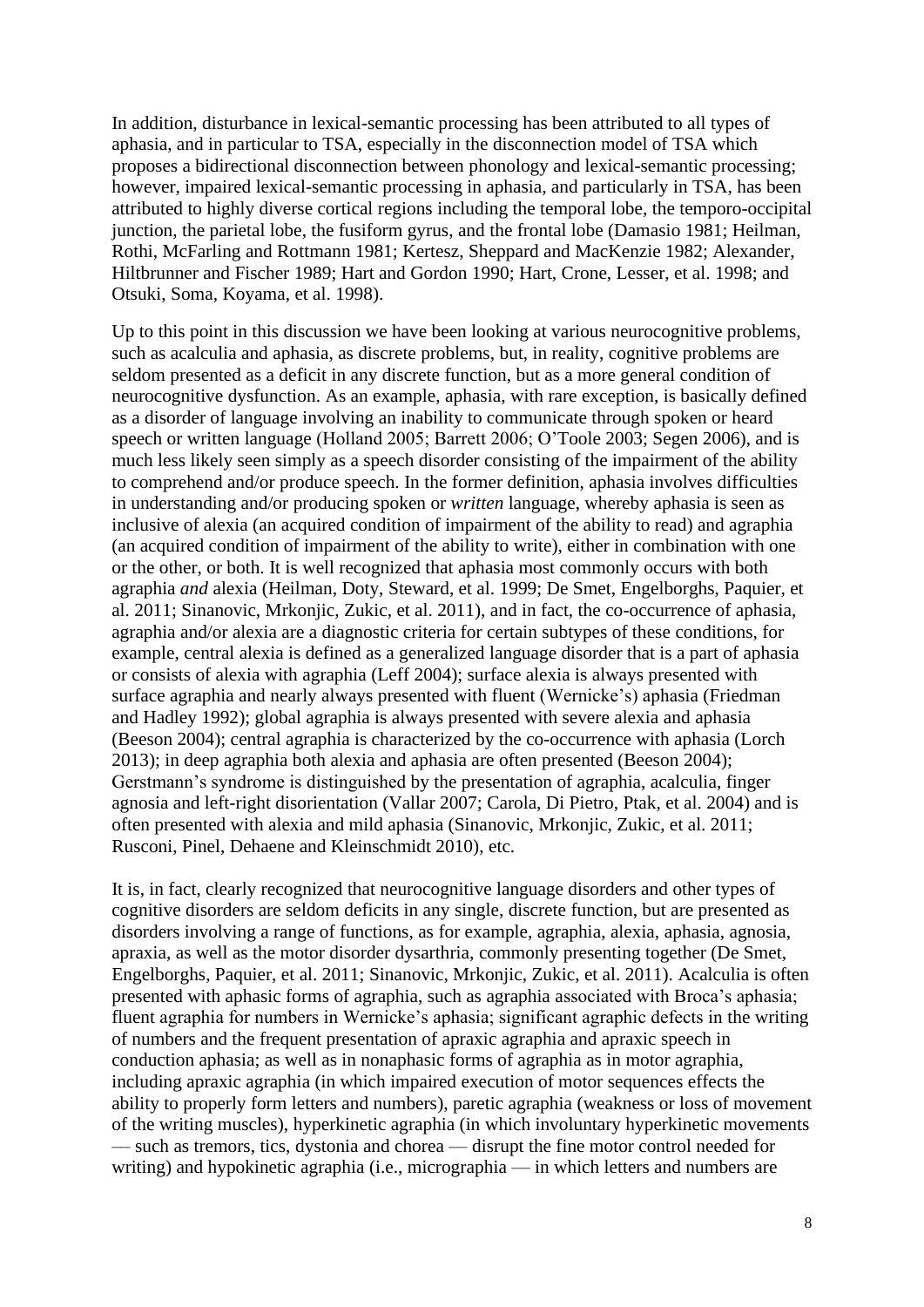written in very small size, often in progressive diminution of size, and often progressively more crowded together in Parkinsonism) [Ardila and Rosselli 2002; Ardila and Rosselli 1990; Rosselli and Ardila 1989]. Luria (1966) stresses that the cognitive process of spatial orientation is a major factor in both aphasia and acalculia, and that semantic aphasia (consisting of the inability to use verbally mediated spatial concepts) is *always* associated with acalculia.

As has been previously noted herein, and articulated with corroborative studies, agraphia is most commonly presented as comorbid with alexia (Leff 2004; Lorch 2013; Friedman and Hadley 1992; Beeson 2004; Sinanovic, Mrkonjic, Zukic, et al. 2011; Rusconi, Pinel, Dehaene and Kleinschmidt 2010), and, in fact, as also previously noted, agraphia is usually comorbid with both aphasia and alexia (Heilman, Doty, Steward, et al. 1999; De Smet, Engelborghs, Paquier, et al. 2011; Sinanovic, Mrkonjic, Zukic, et al. 2011); it would therefore be expected that in many of the nonmotor-related cases cited above with acalculia co-occurring with both aphasia and agraphia, one would also find alexia.

In addition to acalculia associated with the neurocognitive language disorders aphasia, agraphia and alexia, acalculia is also known to be associated with deficits in executive functions — the cognitive abilities that comprise higher-order thinking, such as planning, strategizing, foresight, categorizing or chunking and other relational conditions and associations that constitute problem solving. In describing acalculia in association with deficits in executive functions, Ardila and Rosselli (2002, p. 207) report that because deficits in executive functions (i.e., executive dysfunction) are so pervasive in many different types of tasks, arithmetic and calculation deficits associated with executive dysfunction are difficult to detect as a particular domain of impairment. Problems in calculation as a result of impairment in executive functions are primarily due to three areas of difficulty: 1) loss of attention (inability to maintain sufficient focus on task at hand, 2) perseveration (a preoccupation with a singular response used inappropriately over and over in different tasks as an answer or solution in unrelated problem sets), and 3) failure to grasp multistep mathematical concepts [lack of ability to recognize the conditions comprising a multistep numerical solution; i.e., the inability to form a systematic overview (or "gist") of the problem and the logical deduction of a systematic, sequential resolution as a failure to logically deduce, in step-by-step fashion, the components and interrelationships of a problem and the strategy (i.e., the sequence of individual steps) by which it may be solved]. In acalculia in executive dysfunction Ardila and Rosselli (2002, p. 207) note that mental arithmetic is significantly more impaired than written arithmetic operations, and that temporal sense is highly distorted.

From the foregoing it is clear that so-called discrete "cognitive functions" do not reside in specific "centers" of the brain, but are activations of interconnected neuronal circuits throughout the brain, and that an insult to any part of the brain can result in different presentations of cognitive dysfunction, most often presenting as deficits in a number of socalled cognitive functions; and furthermore, what is commonly referred to as discrete "cognitive functions" are simply inferred concepts of gross observable behavior (that what we think we see in another's observable behavior as defined by sociocultural "norms") arbitrarily interpreted from hypothetical constructs, such as memory, attention, semantic/symbolic and syntactical processing, sequencing, numeration and quantification, planning and strategizing, etc., that are all manifestations of cognition, a facility that is indivisible into discrete components, as *all* aspects of cognition are integrated, inextricable elements of *any* aspect of cognition. As an example of the indivisibility of cognition, using the hypothetical constructs of gross observable behavior as discrete cognitive functions for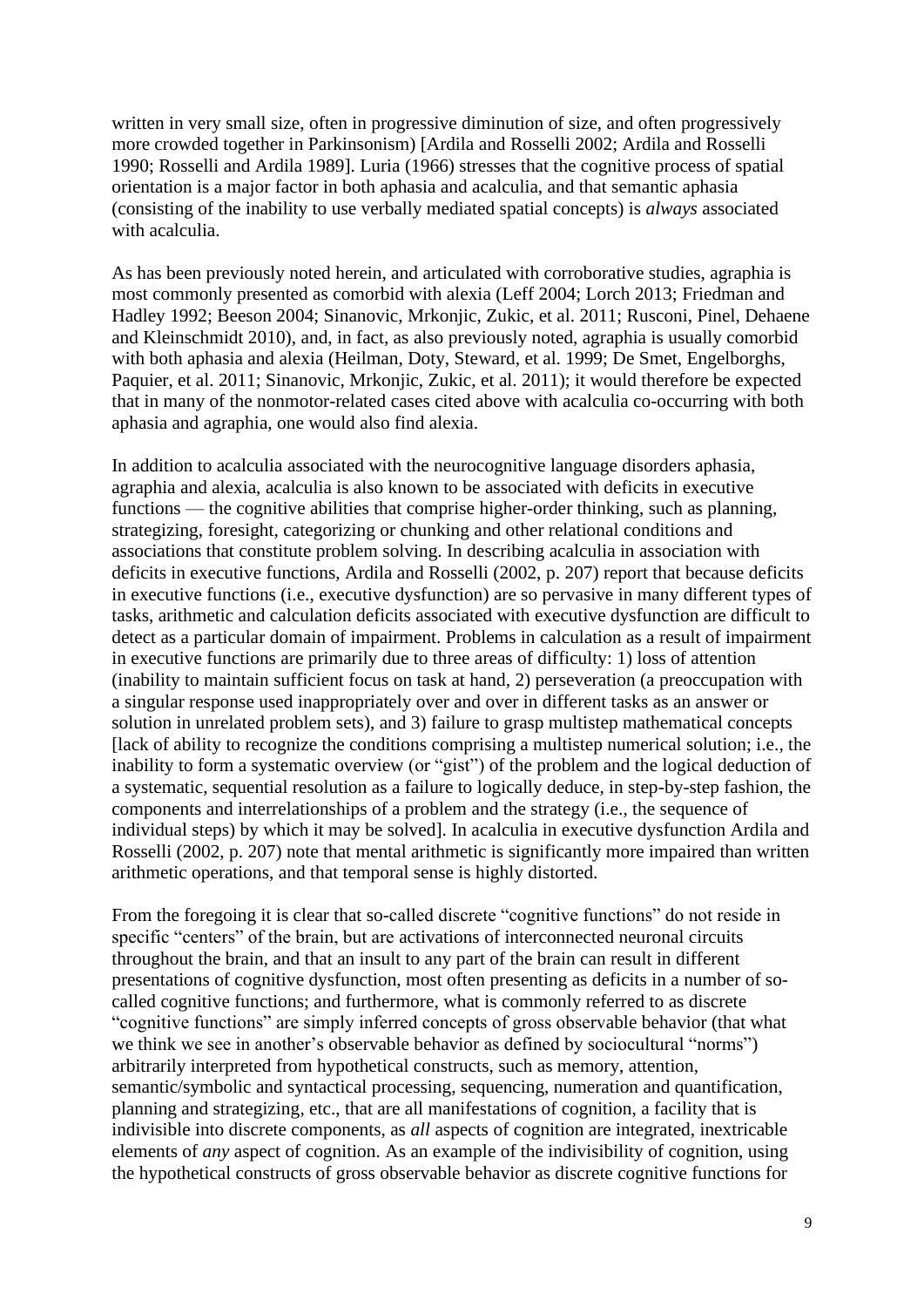the purpose of explanation, let's analyze the cognitive components of the so-called simple cognitive function of meaningful, purposeful attention [as opposed to fixed sensory orientation (i.e., a fixed gaze) as a result of pure physically elevated sensory excitation].

The basic cognitive abilities comprising meaningful attention are as follows:

- 1) A basic degree of balanced sensitivity (neither hypo- nor hypersensitivity) to external stimuli as a prerequisite for 2).
- 2) A basic balanced attraction to (i.e., interest in) external stimuli and inherent tendency to categorize by relevant relationships (i.e., "chunking") particular stimuli as a prerequisite for 3) and 5).
- 3) Sufficient social cognition to define the contextual moment and to discern and prioritize the relevance of stimuli appropriate to contextual association as a component of 4) and 7).
- 4) Motivation as a component of 2), 3), 5), 6) and 7).
- 5) Directedness toward, and engagement with, relevant stimuli as a component of 6).
- 6) Mental stamina to stay focused on relevant stimuli sufficient to register the details or all of the relevant information embodied in the stimuli as a component of 7).
- 7) Sufficient memory ability to recognize relevance of stimuli and retain and recall relevant details or information therein appropriate to the contextual association necessary for attracting and holding attention by associating discrete stimuli with relevant meaning.

From the foregoing, the cognitive function of attention may be said to be comprised of 7 basic neurocognitive processes, including the cognitive functions of memory and social cognition. It may also be said that attention must also include the cognitive functions of problem solving and decision making, as defining the context and discerning the relevance of any number of stimuli in an intertwining set of associations in complex social interaction (as social cognition is necessary to attract and hold attention in social situations) most certainly requires a well-functioning level of problem solving and decision making inherent in executive functions (i.e., planning and forethought, organizing, strategizing, managing time and space, etc.) to understand the cross-relationships of one's life goals, current situation, and opportunities of the current experience in achieving the requisite steps towards one's life goals in such interaction and determining what may or may not be relevant and to what extent. It should also be recognized that a) items 1, 2, and 5 numerated above are in themselves major components of arousal of purpose; b) that "chunking" (item 2 numerated above) in and of itself, is a higher-level cognitive function consisting of logical analysis in the extraction of the major important points or critical information of stimuli and the discrimination of logical relationships therein; and c) that motivation, number 4 numerated above, rather than a discrete affective state, is a cognitive perception borne of a concept of the prospect of reward or accomplishment of goals formed from planning and consisting of memory, of social cognition, of decision making, etc.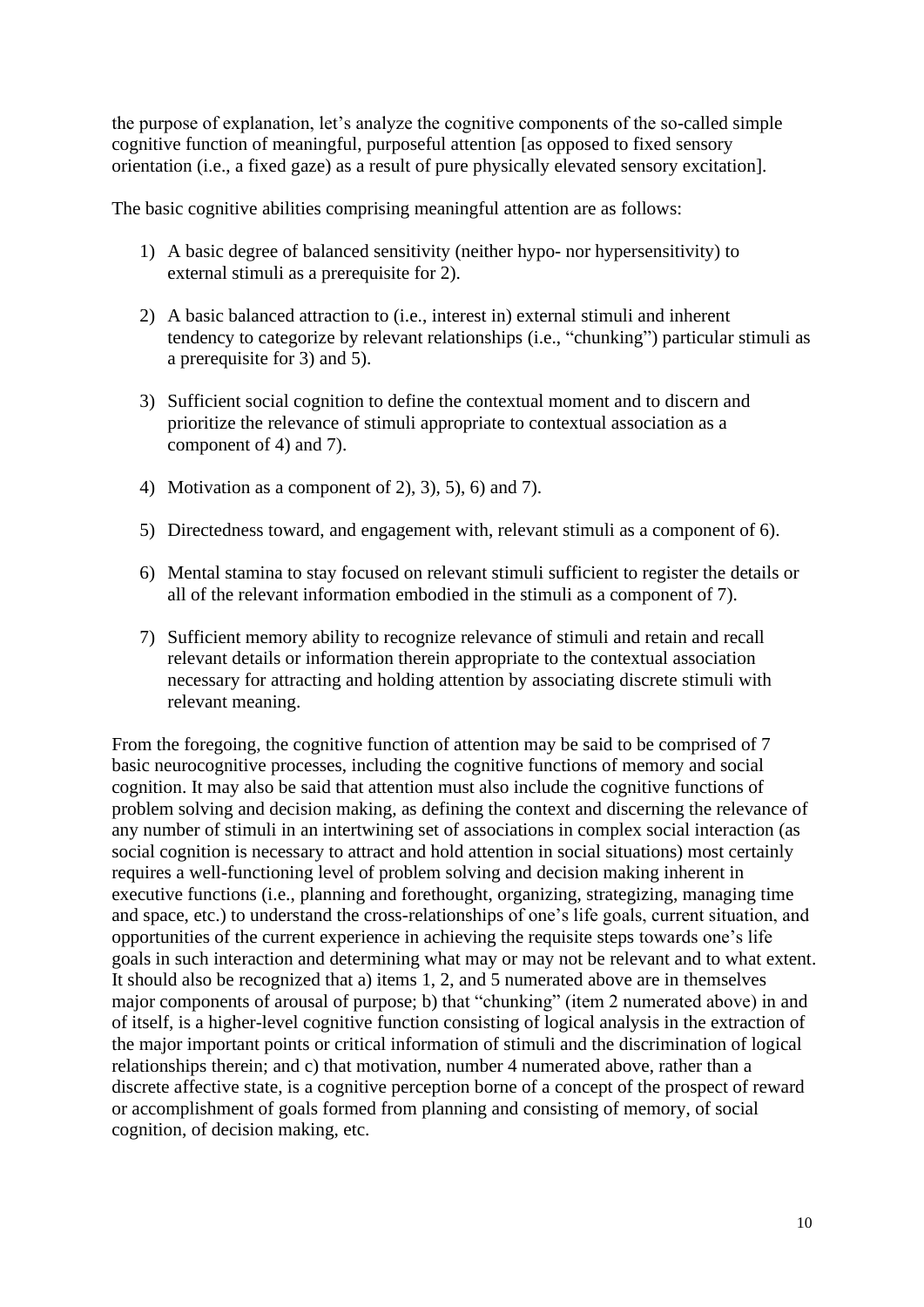From the above, such so-called cognitive functions as attention, memory, problem solving, decision making, social cognition, etc., are not discrete functions but merely constructs of each other – the interpreted manifestations of the unified process of basic cognition – as, by pure deductive reasoning, an attention deficit must co-occur with a memory deficit, as memory of the individual's life history and ascertainment of why a particular experience has, or particular stimuli have, meaning or relevance to the individual to hold attention and register the experience (i.e., motivation), is a fundamental requisite of attention, so that a deficit in memory impairs attention which impairs problem solving and disturbs social interaction, both of the latter requiring attention to the immediate situation or stimuli and the memory of one's accumulative knowledge, learning and the accumulative experience of one's social interactions to logically deduce the "gist" of an experience and determine its relevance and meaning to the individual's life goals and the implications of the current experience or the problem or task at hand in achieving those goals and to solve the problem, or dismiss the situation as irrelevant; whereby the so-called process of "problem solving" must include the so-called functions of "attention" and "memory," "conceptualizing," "decision making," "categorizing," "planning" and "strategizing," etc., and the so-called process of "social cognition" must include the so-called functions of "attention," "memory," "perspective taking," "affective engagement," and "problem solving," etc., which are in turn all required aspects of "attention" itself, etc.

Although the frontal lobe has been conventionally regarded as the center for certain cognitive functions, many of these functions, especially the higher-level executive and intellectual functions, rely on symbolic logic and interpretation, paradoxically, it is Wernicke's area (located in the superior temporal gyrus) that has been considered the primary area for the development of language comprehension, which involves symbolic/syntactic and semantic processing and logical sequencing. Wernicke's area then should also have a major role in symbolic logic critical for mathematics and higher abstract thinking, both of which are essential for many of the cognitive functions conventionally associated, not with the temporal lobe where Wernicke's area is located, but rather with the frontal lobe, and especially, the prefrontal lobe. Language ability itself is a requirement for many of the cognitive processes that are regarded as centrally occurring within the frontal lobe, even though, paradoxically, language ability is conventionally regarded as a function of both Broca's area in the inferior frontal gyrus and Wernicke's area in the temporal lobe. The premise that the frontal lobe is a center for higher-level cognitive functions or executive functions such as problem solving and decision making is difficult to rationalize.

In semantics and language, though relatively recent research suggests an interaction between Wernicke's area in the temporal lobe, "Geschwind's territory" (the inferior parietal lobe consisting of the angular gyrus and supramarginal gyrus) and Broca's area in the frontal cortex (see Catani and Mesulam 2008, p. 958); in an fMRI (functional Magnetic Resonance Imaging) study examining the role of different brain structures in the semantics of mathematical logic, Friedrich and Friederici (2013) argue for a 3-way interaction, with the prefrontal cortex operating on the data fed to it by a pre-motor-parietal top-down system that updates and transforms external data into an internal format that can be "read" by the prefrontal cortex, and a hippocampal bottom-up system that either detects novel information or serves as an access device to memory for previously acquired knowledge; the prefrontal cortex embodying a system consisting of three major elements: control, arithmetic logic, and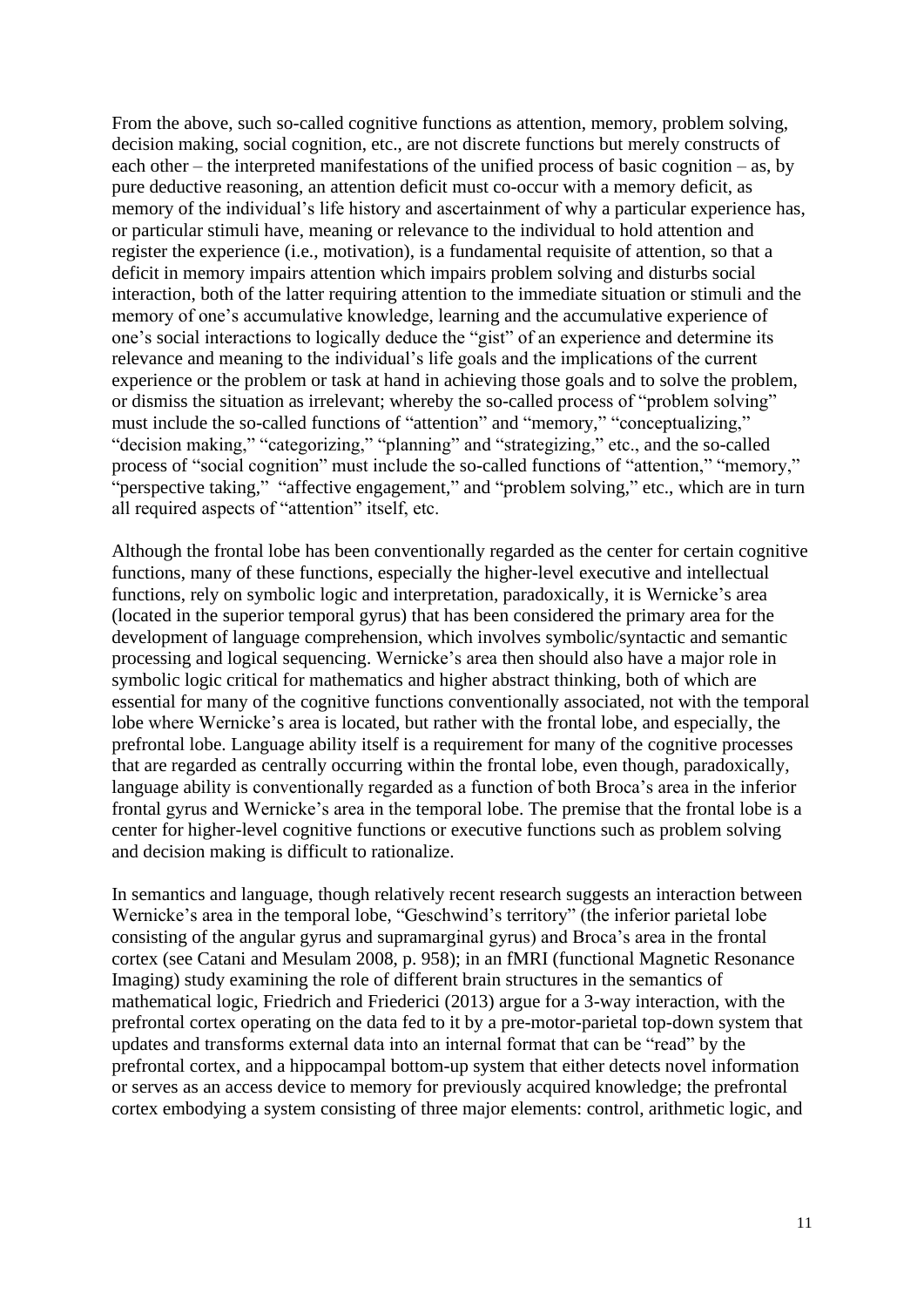short-term memory. It is interesting to note in this study, that Wernicke's area, though suggested as a major area for symbolic and syntactical/semantic processing essential for mathematics, is not indicated as involved in the semantic or arithmetic-logical processes that were examined. But what exactly can fMRI studies tell us about functional localization?

## *fMRI cognitive function localization studies: Forging new understanding or misrepresentation?*

In our analysis above of the so-called cognitive abilities that are inherent in all so-called cognitive functions, pure deductive reasoning as well as the brain lesion studies that we have reviewed unequivocally indicate that such so-called cognitive functions as "attention," "memory," "organization," "chunking and categorization," "conceptualization," forethought," "planning," "strategizing," "problem solving," "decision making," "social cognition," "language," "numeracy and arithmetic logic," "semantic and syntactical processing," "symbolic sequencing," "quantitative computation," etc., are rather than discrete functions, merely constructs of each other – the interpreted manifestations of the unified process of basic cognition, a process of highly integrated interconnectivity of neuronal networks that span the entire brain and react to all stimuli (external and internal; i.e., apperception, including the new information derived from the internal reconfiguration of conceptual frameworks) by the modification of synaptic connections. But then, if that is true, how does one explain fMRI studies that have purportedly isolated specific centers of the brain responsible for designated "cognitive functions?"

In answering that question, I must first interject two caveats: 1) a number of studies have recently been published that question the validity of fMRI studies purporting to localize specific centers of cognition in the brain by pointing out and explaining the various technical flaws of such studies; I am currently working on a paper synthesizing those studies and consequently do not include those studies in the discussion that follows in this paper, instead, I will present below some very general, basic problems with fMRI localization of cognitive functionality in the human brain; and 2) in this paper my discussion is primarily confined to fMRI studies, since fMRI, in distinction from other brain imaging technology, has been the predominant technology used to localize cognitive functions in specific regions of the brain.

The first concern is the design and premise of the study itself. If one presupposes a specific area of the brain is in fact the center for a particular so-called "cognitive function" and the study is concentrated precisely on that area, which is highlighted as active by the fMRI scan, what exactly does that actually show?

In the first place, as discussed above, so-called observable gross "cognitive functions" are not discrete functions, but consist of interconnected neuronal networks, so, in reality whenever any observable gross cognitive function is studied, what we are observing is the interaction of interconnected neuronal networks, so what is really being measured here, and what is the meaning of any particular area highlighted as active in an fMRI scan when many neural circuits in different locations in the brain are at work in any given task? "Any fMRI experiment is only as good as its hypothesis, design and interpretation. Silly fMRI experiments, for instance one showing men's amygdalas (which play a key role in generating emotion) light up when viewing Ferraris, are not difficult to find. But such work doesn't prove any fatal flaw in fMRI, merely poor use of a good tool. Most fMRI investigators seek not to localize brain function but to map the parts of the system that *act in different combinations for different tasks*" (emphasis mine; Nuffield Department of Clinical Neurosciences 2013).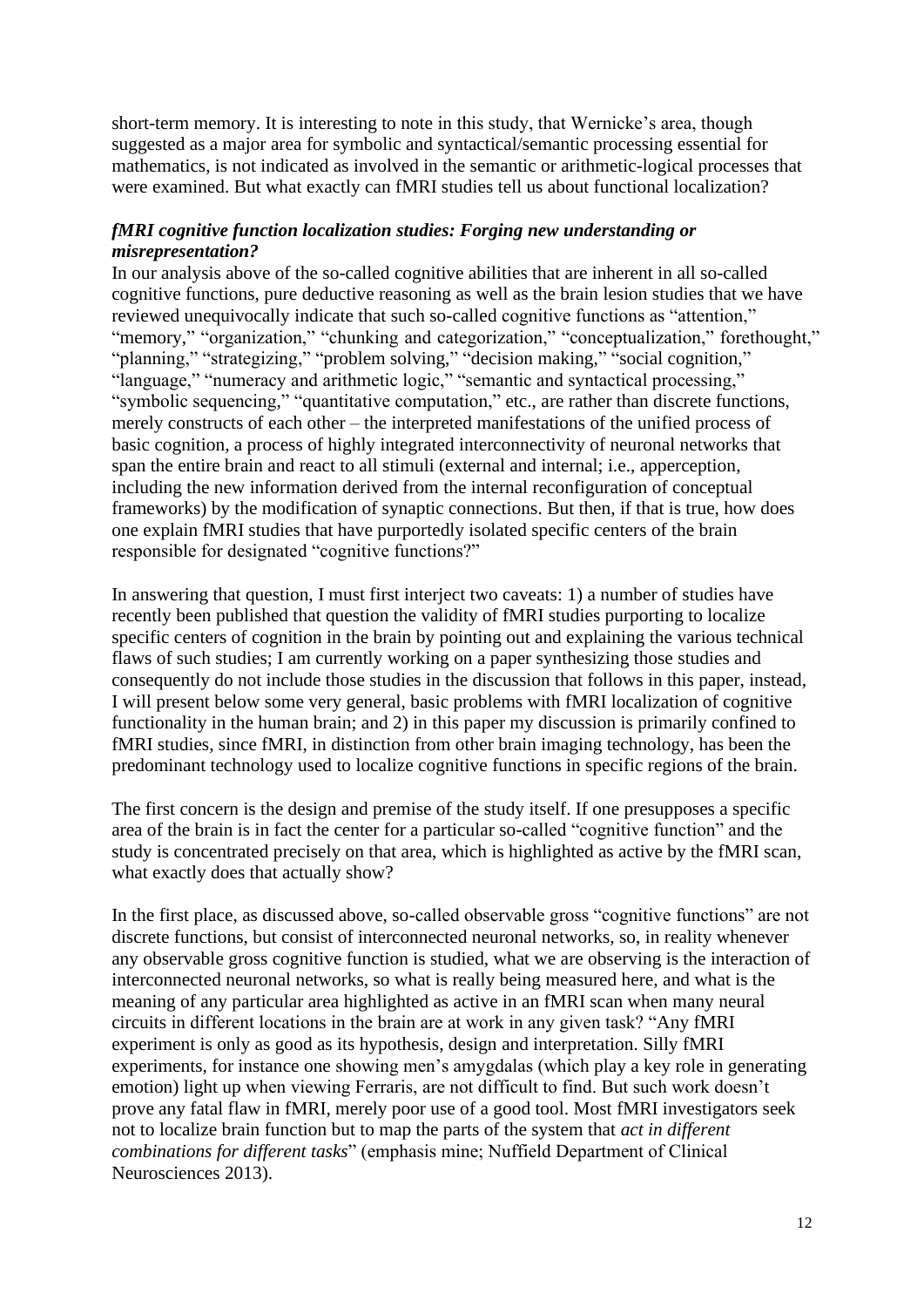In the second place, fMRI technology is based on blood-oxygen-level dependent (BOLD) contrast, which images change in blood flow (the hemodynamic response) as detected in the change of magnetization between oxygen-rich and oxygen-deficient blood related to energy use by brain cells. The problem with the BOLD contrast response is that the temporal resolution of the fMRI BOLD signal (the HDR or hemodynamic response) significantly lags behind the neuronal events triggering it by 1 to 2 seconds since it takes that long for the vascular system to respond to the brain's need for glucose. "Relative to other brain imaging techniques, fMRI has unequalled spatial resolution –– at 7T activity can be mapped down to 1 mm. However the temporal resolution of fMRI is inherently limited by the slow blood flow response [upon which] it depends. [Studies using] fMRI cannot uncover the dynamics of mental activity on the sub-millisecond timescale on which neurons operate" (Nuffield Department of Clinical Neurosciences 2013). So, what is it exactly that the fMRI scan actually captures, and how is it related to particular "cognitive functions" associated with particular regions of the brain? Whatever the task that is presented to the subject in an fMRI study of cognitive function, it is not just the proposed "pure" mental or cognitive activity under investigation that is activated in response to the execution of the task, but also numerous sensory and motor actions that occur in reaction to the immediate and ongoing sensations of the environment, such as visual perceptions and auditory processing, the response to tactile stimulation and affective reaction (i.e., anxiety and discomfort) to confinement in the MRI machine, and involuntary responses such as eye blinking and head turning, etc., all products of neuronal activation in the brain. The question is, how much of this is registering as the fMRI image pertaining to the specific object of the study? Though there are a number of statistical averaging techniques that are supposed to filter out the noise of superfluous neuronal activity, how much of the signal reflecting response to the task under study is affected by the averaging, and what is the rationale and evidence that all that is being filtered out is not relevant?

To compensate for the lag in the fMRI BOLD signal, a number of studies have combined EEG (electroencephalography) with fMRI. In noninvasive EEG a number of electrodes are fixed to the scalp [implanted EEG may include subdural or depth electrode placement; i.e., electrocorticography (ECoG), subdural EEG (sdEEG), or intercranial EEG (icEEG)], each electrode picking up the synchronous sum of the electrical potentials of cortical neuronal dendrites [actually the sum of the electrical (ionic) charges in the extracellular space of dendrites of connected pyramidal neurons in series] near the brain's surface underlying the electrode. Each electrode registers the synchronous sum of the electrical potentials of many thousands of underlying pyramidal neurons. This synchronous sum of graded potentials ("graded potential" referring to the changes in charge in the extracellular space around the dendrites of connecting neurons having the same relative orientation and polarity in series) may be recorded as voltage potentials between any two electrodes.

Although sensitive to fractions of millisecond changes to the synchronous sum of graded potentials of the underlying neurons and thereby exhibiting very high temporal resolution, EEG is a composite reading of relative positions on the scalp or subdural surface, and considering that the total length of an axon of a single pyramidal neuron is typically measured in tens of centimeters, that can reach from one side of the brain to the other, while each electrode represents the synchronous sum of graded potentials of a limited area no larger than 6 square centimeters of overwhelmingly gyral surface as the cortical dipoles generated in the sulci mostly cancel each other out, EEG is ineffective at differentiating the activity of specific underlying regional processes or particular neurocircuits in the brain and does not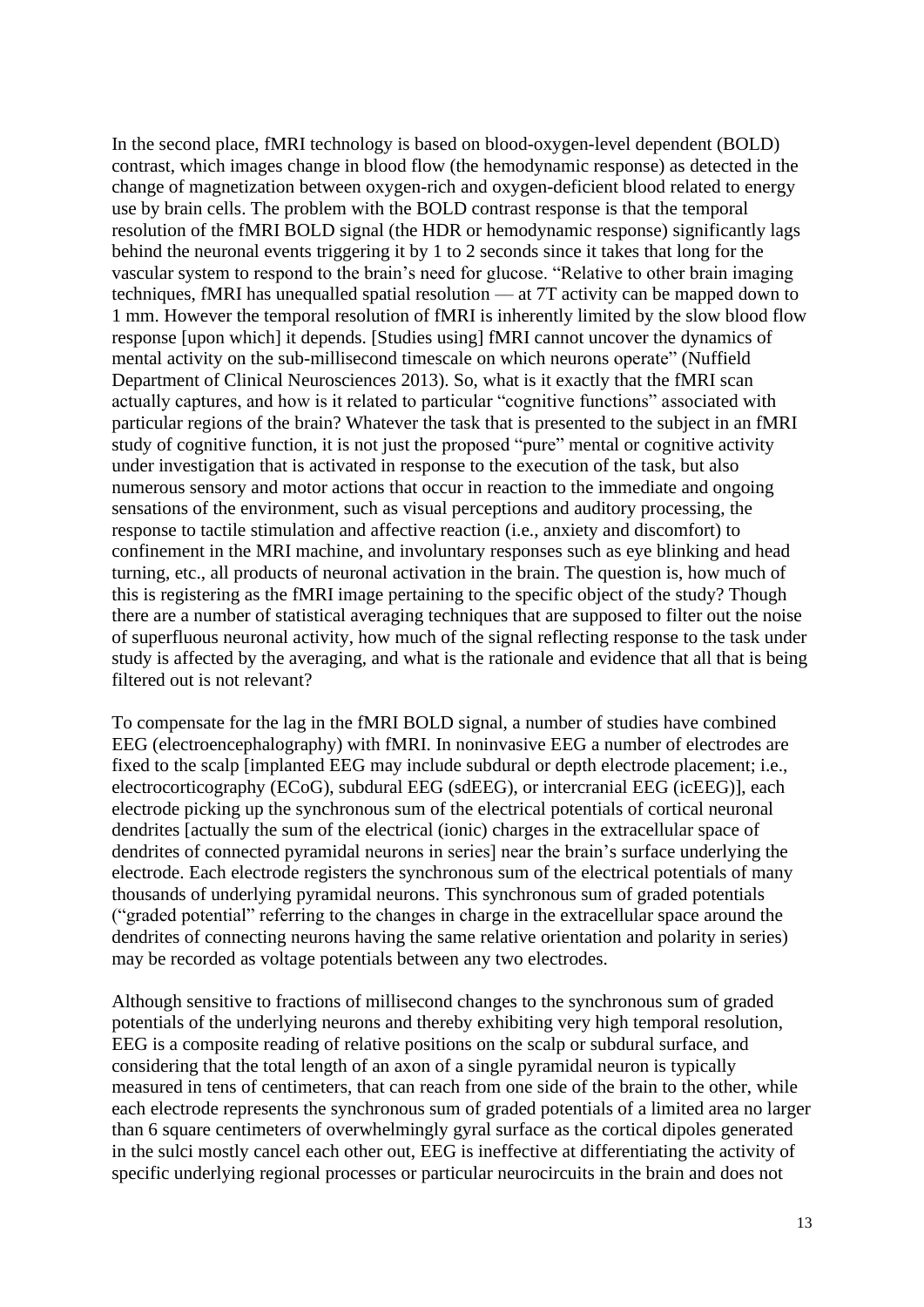give a clear picture of what neural processes are actually at work. EEG readings are also affected by the conductivity of the skull and/or scalp or subdural surface, although averaging techniques are applied to filter out the superfluous noise, but, again, one would have to be cautious about the rationale for the averaging techniques used. It would seem to me difficult to justify EEG readings in clarifying or reinforcing fMRI imaging results in the localization of cognitive functions.

With regard to fMRI studies purporting to isolate the centers of different cognitive functions in the brain, one critical position noted by the Nuffield Department of Clinical Neurosciences, Medical Sciences Division, University of Oxford, should give one pause as follows:

*Critics of the technique complain that fMRI overlooks the networked or distributed nature of the brain's workings, emphasizing localized activity when it is the* communication among regions that is most critical to mental function *(emphasis mine). This, along with fMRI being an indirect measure of brain activity has led to the charge that fMRI is no more than modern day phrenology - a 19th century pseudoscience which purported to character-type by examining the shape of a person's skull*. (Nuffield Department of Clinical Neurosciences 2013).

Other brain imaging technology, such as single-photon-emission computed tomography (SPECT), positron-emission tomography (PET), functional near-infrared spectrometry (fNIR or fNIRS) and diffuse optical imaging (DOI), (the latter two measuring optical absorption of hemoglobin) have the same problem with temporal resolution as fMRI because they all record the hemodynamic response such as regional cerebral blood flow (rCBF) as well as cell metabolism in PET, delayed and indirect measures of the neuronal activity in the brain. A newer and much-lauded technique of diffusion functional MRI (DfMRI) provides a much faster response to brain activation, both at onset and offset, which more clearly points out structural changes in neuronal tissues in the brain, such as the swelling of neuronal cells that occurs during tissue activation. Not an imaging technique but one recording neuronal activity in the brain, magnetoencephalography (MEG) measures the absolute magnitude of the magnetic fields produced by the electrical currents generated from the neuronal activity in the brain, recording physiological signals in fractions of milliseconds, tracking the rapid neuronal changes in the brain. Like EEG, MEG is a totally noninvasive technique, and like EEG, MEG, though offering very high temporal resolution, has similar difficulties in localizing brain activity. MEG measures the magnetic field of underlying neurocortical activity from sensors on the scalp, so that localizing brain activity from the recorded magnetic fields requires extrapolation about the sources of current based on measurements from the scalp, which, unfortunately, cannot be confirmed with any assurance, and, adding to the difficulties in defining the locations of particular neural activity, like EEG, MEG readings are also affected by the conductivity of the scalp (invasive intracranial EEG would be affected by the conductivity of the extracortical surface).

Though such imaging technology as DfMRI, nuclear magnetic resonance (NMR) spectroscopy (NMR, which, along with tissue and cell metabolism including the hemodynamic response, can also record the chemical analysis and fine details of cellular structure), and event-related optical signal (EROS) imaging, offer very exciting promise for more revealing studies of brain neuronal behavior, the essential problem of experimental design and interpretation (i.e., the premise and design of a study) remains. The premise of a specific neurological counterpart of any observable gross cognitive function, such as "memory," "attention," "problem solving," etc., is untenable, because clearly these are not discrete cognitive processes, but rather the interconnection of many neuronal circuits from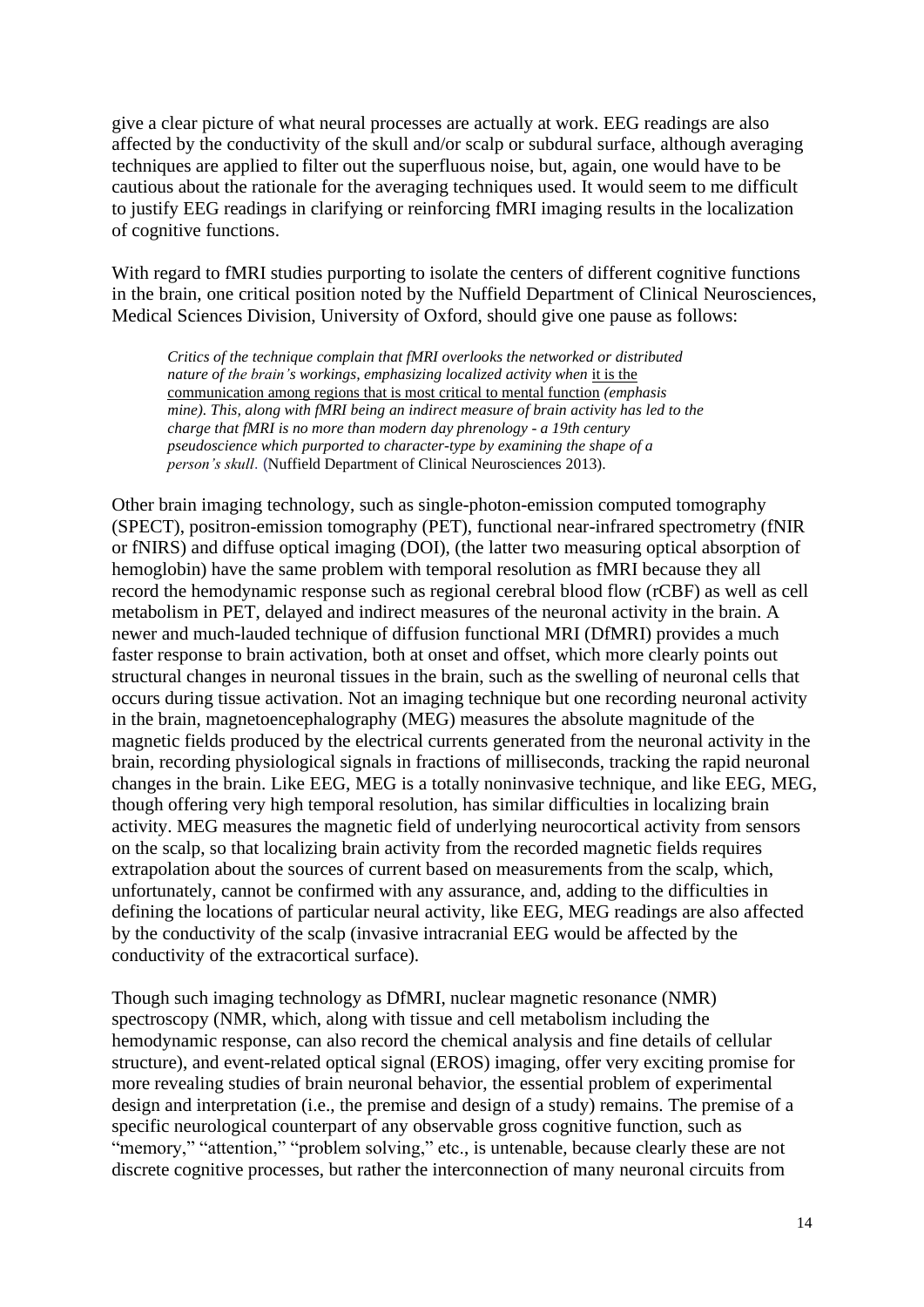different regions of the brain. The use of the term "cognitive functions," and defining specific cognitive functions, such as "decision making," "quantification," "perspective taking," etc., are useful and necessary for understanding different abilities that may be observed in individuals and in addressing cognitive deficits that may be presented within any one or more of those behavioral domains, but they must equally be understood to be hypothetical constructs that have no real correspondence to any physically distinct process in the brain, and cannot be isolated in any particular region of the brain by any study, since, by definition, they are neurologically interconnections of neural circuits spanning the brain rather than a specific functional entity or center, and many of the neural circuits activated in any particular observable gross behavior are activated in many observable gross behaviors because of 1) the huge overlap in so-called observable functions that are simply interpreted manifestations of each other, and 2) the processing of sensory and motor action and cognition that is constant in the interaction with oneself and with the external world of one's environment –– one is always thinking, evaluating, and emotively reacting to every stimulation encountered, internal or external, including all thoughts, physical sensations, urges, desires, discomforts, etc.; i.e., amatory images of one's date last night and reflection on how the boss will react tomorrow after evaluating one's performance in a critical project, such thoughts creeping into whatever task in which the individual is currently engaged. How can these be isolated in the performance of a task in a study examining a particular, hypothetical, implied, observable gross cognitive function?

fMRI only measures the secondary physiological correlates of neural activity, it is not a direct measure. This means it is not a truly quantitative measure of mental activity – when comparing the fMRI response between individuals it is impossible to say whether the differences are neural or physiological in origin. (Nuffield Department of Clinical Neurosciences 2013).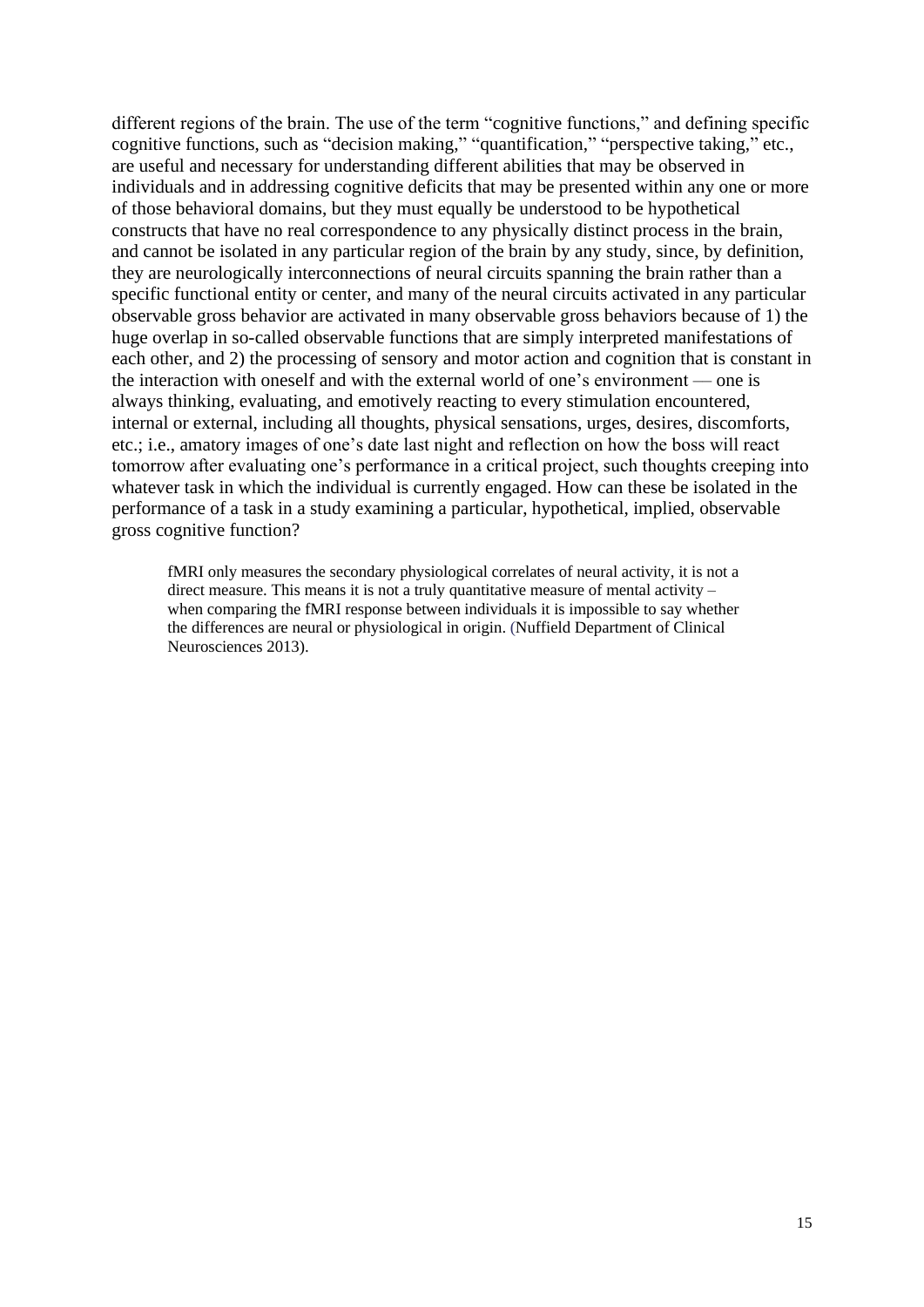## **REFERENCES**

- Alexander MP, Hiltbrunner B & Fischer RS (1989). Distributed anatomy of transcortical sensory aphasia. *Archives of Neurology* 46(8): 885-92.
- Ardila A & Rosselli M (1990). Acalculias. *Behavioural Neurology* 3:39-48.
- Ardila A & Rosselli M (1994). Spatial acalculia. *International Journal of Neuroscience* 78 (3-4): 177-84.
- Ardila A & Rosselli M (2002). Acalculia and dyscalculia. *Neuropsychology Review* 12(4): 179-231.
- Ashkenazi S, Henik A, Ifergane G & Shelef I (2008). Basic numerical processing in left intraparietal sulcus (IPS) acalculia. *Cortex* 44(4): 439-48. doi: [10.1016/j.cortex.2007.08.008.](http://dx.doi.org/10.1016/j.cortex.2007.08.008)
- Barrett J (2006). Aphasia. In JL Longe (Ed.), *The Gale encyclopedia of medicine*, 3d ed. Detroit: Thomson Gale.
- Bartha L & Benke T (2003). Acute conduction aphasia: An analysis of 20 cases. *Brain and Language* 85(1): 903-108. doi: 10.1016/S0093-934X(02)00502-3.
- Beeson PM (2004). Remediation of written language. *Topics in Stroke Rehabilitation* 11(1): 37-48.
- Benson DF & Ardila A (1996). *Aphasia: A clinical perspective*. New York, NY: Oxford University Press.
- Benson DF & Denckla MB (1969). Verbal paraphasia as a source of calculation disturbance. *Archives of Neurology* 21(1): 96-102. doi: 10.1001/archneur.1969.00480130110011.
- Bernal B & Ardila A (2009). The role of the arcuate fasciculus in conduction aphasia. *Brain* 132(9): 2309-16. doi: 10.1093/brain/awp206.
- Boatman D, Gordon B, Hart J, Selnes O, Miglioretti D & Lenz F (2000). Transcortical sensory aphasia: Revisited and revised. *Brain* 123(8): 1634-42.
- Brkic E, Sinanovic O, Vidovic M & Smajlovic D (2009). Incidence and clinical phenomenology of aphasic disorders after stroke. *Medicinski Arhiv* 63(4): 197-9.
- Cappelletti M, Barth H, Fregni F, Spelke E & Pascual-Leone A (2007). rTMS over the intraparietal sulcus disrupts numerosity processing. *Experimental Brain Research* 179(4): 631-42**.** doi: [10.1007/s00221-006-0820-0.](http://dx.doi.org/10.1007%2Fs00221-006-0820-0)
- Carola A, Di Pietro M, Ptak R, Poglia D & Schnider A (2004). Defective spatial imagery with pure Gerstmann's syndrome. *European Neurology* 52(1): 1-6.
- Catani M & Mesulam M (2008). The arcuate fasciclulus and the disconnection theme in language and aphasia: History and current state. *Cortex* 44(8): 953-61. doi: 10.1016/j.cortex.2008.04.002.
- Cattaneo Z, Silvanto J, Pascual-Leone A & Battelli L (2008). The role of the angular gyrus in the modulation of visuospatial attention by the mental number line. *Neuroimage* 44(2): 563-8. doi: 10.1016/j.neuroimage.2008.09.003.
- Cipolotti L, Butterworth B & Denes G. (1991). A specific deficit for numbers in a case of dense acalculia. *Brain* 114 (Pt. 6): 2619-37.
- Cohen L & Dehaene S (1995). Number processing in pure alexia: The effect of hemispheric asymmetries and task demands. *NeuroCase* 1(2): 121-37.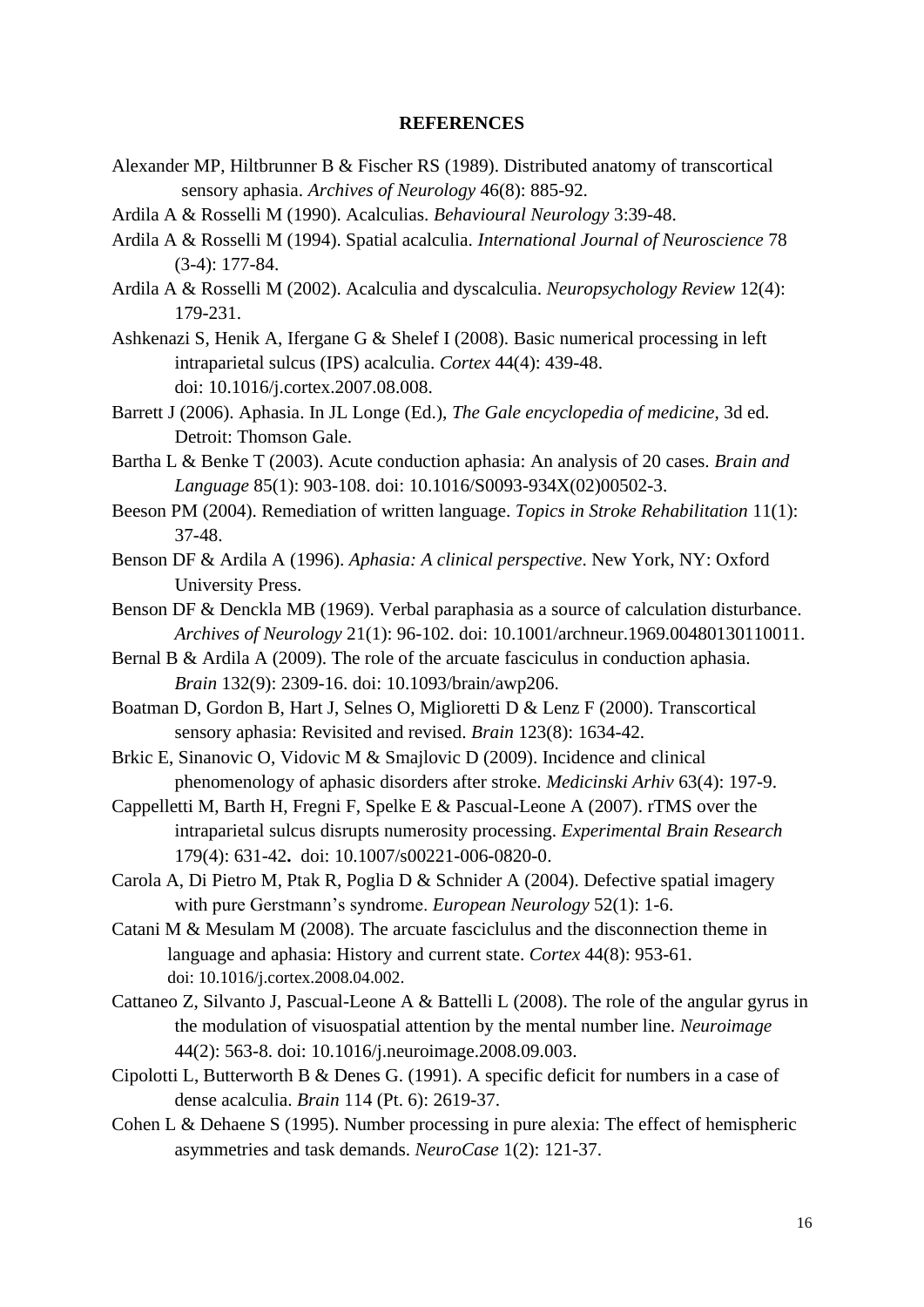Collignon R, Leclercq C & Mahy J (1977). Etude de la sémiologie des troubles du calcul observés au cours des lésions corticales. *Acta Neurologica Belgica* 77:257-75.

- Corbett AJ, McCusker EA & Davidson OR (1986). Acalculia following a dominant hemisphere subcortical infarct. *Archives of Neurology* 43(9): 964-6.
- Dahmen W, Hartje W, Büssing A & Sturm W (1982). Disorders in calculation in aphasic patients –– Spatial and verbal components. *Neuropsychologia* 20(2): 145-53.

Damasio H (1981). Cerebral localization of the aphasias. In MT Sarno (Ed.), *Acquired aphasia* (pp. 21-50). New York, NY and London: Academic Press.

Damasio H & Damasio AR (1980). The anatomical basis of conduction aphasia. *Brain*  103(2): 337-50. doi: 10.1093/brain/103.2.337.

Dehaene S & Cohen L (1995). Towards an anatomical and functional model of number processing in B Butterworth (Ed.), *Mathematical Cognition*, vol. 1 (pp. 83-120). East Sussex, UK: Psychology Press.

Dehaene S, Spelke E, Pinel P, Stanescu R & Tsivkin S (1999). Sources of mathematical thinking: Behavioral and brain-imaging evidence. *Science* 284(5416): 970. doi: 10.1126/science.284.5416.970.

[\(https://dx.doi.org/10.1126%2Fscience.284.5416.970\)](https://dx.doi.org/10.1126%2Fscience.284.5416.970).

Delazar M & Benke T (1997). Arithmetic facts without meaning. *Cortex* 33(4): 697-710.

Delazar M, Girelli L, Semenza C & Denes G (1999). Numerical skills and aphasia. *Journal of the International Neuropsychological Society* 5(3): 213-21.

Deloche G & Seron X (1982). From three to 3: A differential analysis of skills in transcoding quantities between patients with Broca's and Wernicke's aphasia. *Brain* 105(4): 719-33.

- De Smet HJ, Engelborghs S, Paquier PF, De Deyn PP & Mariën P (2011). Cerebellar-induced apraxic agraphia: A review and three new cases. *Brain and Cognition* 76(3): 424-34.
- Dogan A, Mengüllüglu M, Altinok N, Gündüz B, Allusoglu S & Özgirgin N (2006). Aphasia in hemiplegic patients. *Turkish Journal of Medical Sciences* 36(5): 295-300.
- Fasotti L, Eling PA & Bremer JJ (1992). The internal representation of arithmetical word problem sentences: Frontal and posterior-injured patients compared. *Brain and Cognition* 20(2): 245-63.

Freedman M, Alexander MP & Naeser MA (1984). Anatomical basis of transcortical motor aphasia. *Neurology* 34(4): 409. doi: 10.1212/WNL.34.4.409.

Friedman RB & Hadley JA (1992). Letter-by-letter surface alexia. *Cognitive Neuropsychology* 9(3): 185-208.

Friedrich RM & Friederici AD (2013). Mathematical logic in the human brain: Semantics. *PLoS ONE* 8(1): e53699. doi: 10.1371/journal.pone.0053699.

- Gerstmann J (1940). Syndrome of finger agnosia, disorientation for right and left, agraphia and acalculia – Local diagnostic value. *Archives of Neurology and Psychiatry* 44(2): 398–408. doi: 10.1001/archneurpsyc.1940.02280080158009.
- Göbel S, Walsh V & Rushworth MFS (2001). The mental number line and the human angular gyrus. *Neuroimage* 14(6): 1278-89. doi: 10.1006/nimg.2001.0927.

Goldstein K (1948). *Language and language disturbances*. New York: Grune and Stratton.

Grafman J, Passafiume D, Faglioni P & Boller F (1982). Calculation disturbances in adults with focal hemispheric damage. *Cortex* 18(1): 37-49.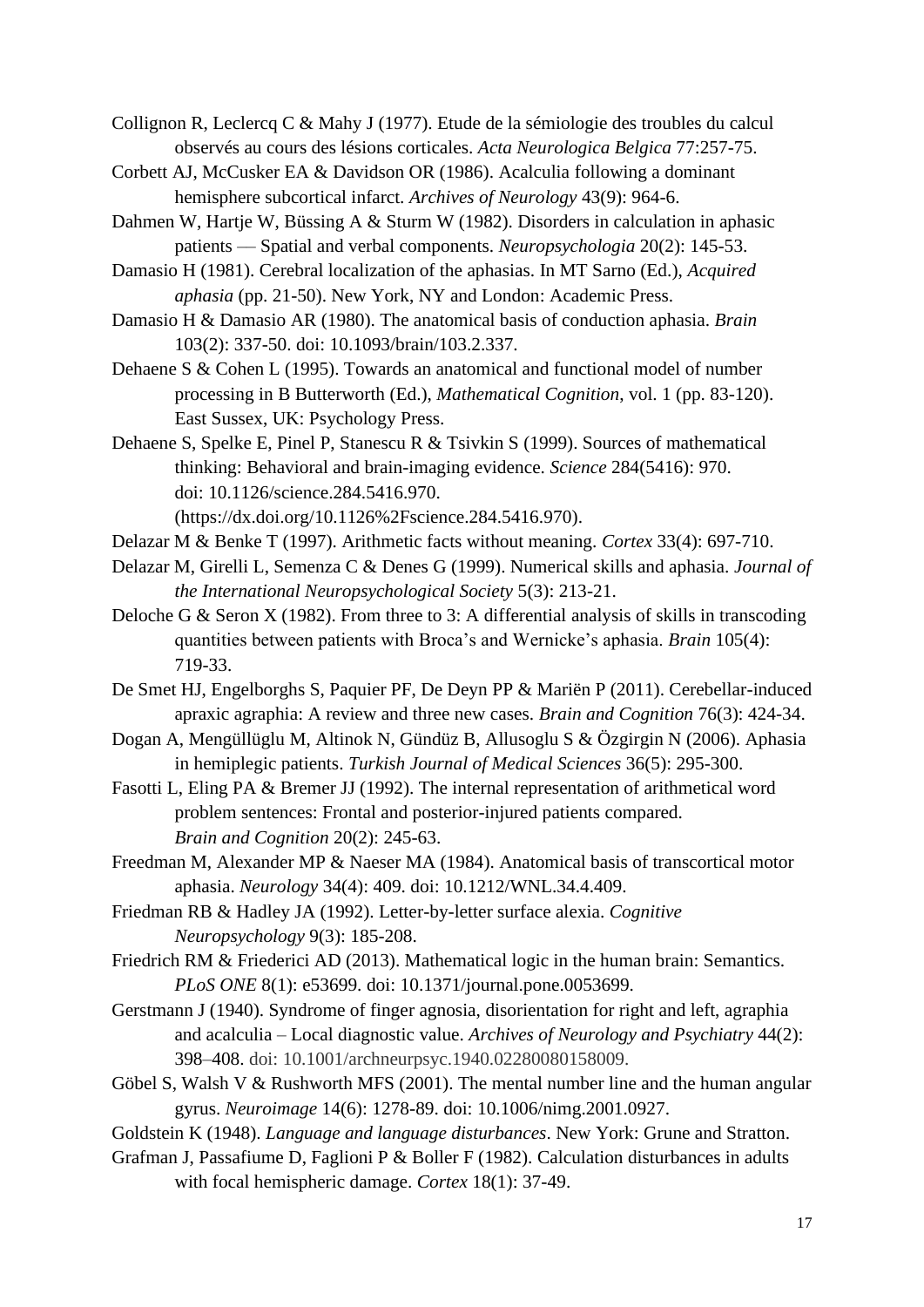- Grabner RH, Ansari D, Koschutnig K, Reishofer G & Ebner F (2013). The function of the left angular gyrus in mental arithmetic: Evidence from the associative confusion effect. *Human Brain Mapping* 34: 1013-24. doi: 10.1002/hbm.21489.
- Grabner RH, Ansari D, Koschutnig K, Reishofer G, Ebner F & Neuper C (2009). To retrieve or to calculate? Left angular gyrus mediates the retrieval of arithmetic facts during problem solving. *Neuropsychologia* 47(2): 604-8. doi: 10.1016/j.neuropsychologia.2008.10.013.
- Grabner RH, Ansari D, Reishofer G, Stern E, Ebner F & Neuper C. (2007). Individual differences in mathematical competence predict parietal brain activation during mental calculation. *Neuroimage* 38(2): 346-56. doi: [10.1016/j.neuroimage.2007.07.041.](http://dx.doi.org/10.1016/j.neuroimage.2007.07.041)
- Hart J Jr, Crone NE, Lesser RP, Sieracki J, Miglioretti DL, Hall C, Sherman D & Gordon B (1998). Temporal dynamics of verbal object comprehension. *Proceedings of the National Academy of Sciences of the United States of America* 95(11): 6498-6503.
- Hart J Jr & Gordon B (1990). Delineation of single-word semantic comprehension deficits in aphasia, with anatomical correlation. *Annals of Neurology* 27(3): 226-31.
- Hécean H, Angelergues R & Houillier S (1961). Les variétés cliniques des acalculies au cours de lésions rétro-rolandiques: Approche statistic du problème. *Revue Neurologique*  105: 85-103.
- Heilman KM, Doty L, Stewart JT, Bowers D & Gonzalez-Rothi L (1999). Communication disorders: Aphasia, agraphia and alexia. In KM Heilman, L Doty, JT Stewart, D Bowers & L Gonzalez-Rothi, *Helping people with progressive memory disorders: A guide for you and your family,* 2d ed. Gainesville, FL, USA: University of Florida Health Science Center. alzonline.phhp.ufl.edu/en/reading/memory/.
- Heilman KM, Rothi L, McFarling D & Rottmann AL (1981). Transcortical sensory aphasia with relatively spared spontaneous speech and naming. *Archives of Neurology* 38(4): 236-9.
- Henschen SL (1919). On language, music and calculation mechanisms and their localization in the cerebrum. *Zeitschrift für die gesamte Neurologie und Psychiatrie* 52: 273–298.
- Hittmair-Delazer M, Semenza C & Denes G (1994). Concepts and facts in calculation. *Brain* 117(4): 715-28.
- Holland A (2005). Aphasia. In SL Chamberlin, B Narins & Gale Group (Eds.), *The Gale encyclopedia of neurological disorders.* Detroit: Thomson Gale.
- Kahn HJ & Whitaker HA (1991). Acalculia: An historical review of localization. *Brain and Cognition* 17(2): 102-15.
- Kertesz A, Sheppard A & MacKenzie R (1982). Localization in transcortical sensory aphasia. *Archives of Neurology* 39(8): 475-8.
- Kolb B & Whishaw IQ (2003). *Fundamentals of human neuropsychology*. New York: Worth Publishing.
- Leff, A (2004). Alexia. *ACNR* (Advances in Clinical Neuroscience and Rehabilitation) 4(3). www.acnr.co.uk/pdfrs/volume4issue3/v4i3cogprimer.pdf.
- Lorch M (2013). Written language production disorders: Historical and recent perspectives. *Current Neurology and Neuroscience Reports* 13(8): 369. doi: 10.1007/s11910- 013-0369-9.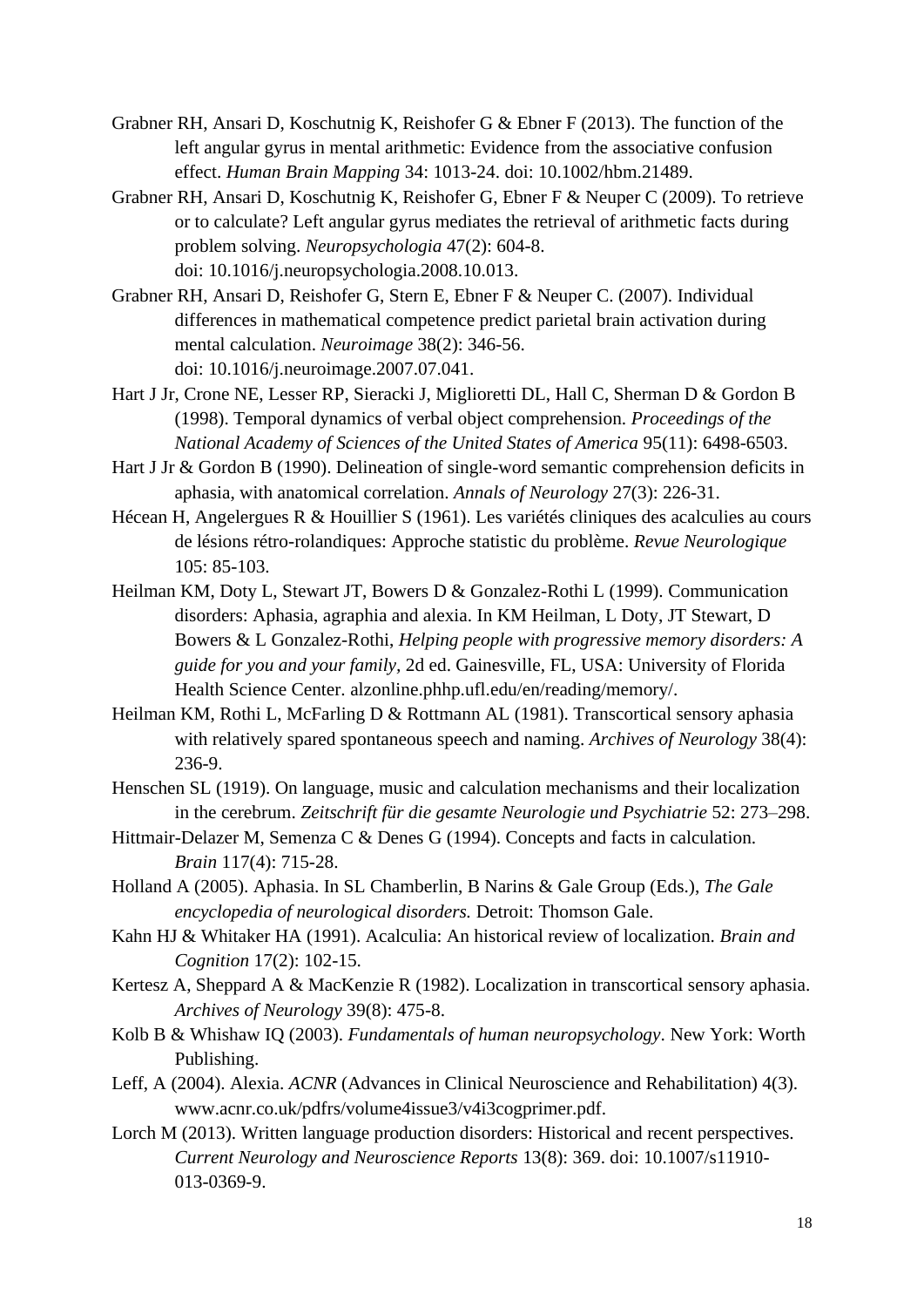Lucchelli F & De Renzi E (1993). Primary dyscalculia after a medial frontal lesion of the left hemisphere. *Journal of Neurology, Neurosurgery and Psychiatry* 56(3): 304-7.

Luria AR (1966). *The higher cortical functions in man*. Oxford, England: Basic Books.

- McCloskey M, Aliminosa D & Sokol SM (1991). Facts, rules, and procedures in normal calculation: Evidence from multiple single-patient studies of impaired arithmetic fact retrieval. *Brain and Cognition* 17(2): 154-203.
- McCloskey M, Caramazza A & Basili A (1985). Cognitive mechanisms in number processing and calculation: Evidence from dyscalculia. *Brain and Cognition* 4(2): 171-96.
- McCloskey M, Sokol SM & Goodman RA (1986). Cognitive processes in verbal-number production: Inferences from the performance of brain-damaged subjects. *Journal of Experimental Psychology: General* 115(4): 307-30.
- Nuffield Department of Clinical Neurosciences (2013). *Common criticisms of fMRI*. Oxford: University of Oxford, Medical Sciences Division, Nuffield Department of Clinical Neurosciences. http://www.ndcn.ox.ac.uk/divisions/fmrib/what-is-fmri/how-is-fmriused.
- Ojemann GA (1974). Mental arithmetic during human thalamic stimulation. *Neuropsychologica* 12(1): 1-10.
- O'Toole M (2003). Aphasia. In M O'Toole (Ed.), *Miller-Keane encyclopedia of medicine, nursing and allied health*, 7th ed. Philadelphia, PA; and London: WB Saunders.
- Otsuki M, Soma Y, Koyama A, Yoshimura N, Furukawa H & Tsuji S (1998). Transcortical sensory aphasia following left frontal infarction. *Journal of Neurology* 245(2): 69-76.
- Pederson PM, Vinter K & Olsen TS (2004). Aphasia after stroke: Type, severity and prognosis. The Copenhagen aphasia study. *Cerebrovascular Diseases* 17(1): 35-43.
- Poeppel D, Idsardi WJ & van Wassenhove V (2008). Speech perception at the interface of neurobiology and linguistics. *Philosophical Transactions of the Royal Society B*  363(1493): 1071-86.
- Rosselli M & Ardila A (1989). Calculation deficits in patients with right and left hemisphere damage. *Neuropsychologia* 27(5): 607-17.
- Roux F-H, Boetto S, Sacko O, Chollet F & Trémoulet M (2003). Writing, calculating, and finger recognition in the region of the angular gyrus: A cortical stimulation study of Gerstmann syndrome. *Journal of Neurosurgery* 99(4): 716-27. http://thejns.org/doi/abs/10.3171/jns.2003.99.4.0716.
- Rusconi E, Pinel P, Dehaene S & Kleinschmidt A (2010). The enigma of Gerstmann's syndrome revisited: A telling tale of the vicissitudes of neuropsychology. *Brain*  133(2): 320-32. doi: 10.1093/brain/awp281.
- Saur D, Kreher BW, Schnell S, Kümmerer D, Kellmeyer P, Magnus-Sebastian V, Umarova R, Musso M, Glauche V, Abel S, Huber W, Rijntjes M, Hennig J & Weiller C (2008). Ventral and dorsal pathways for language. *Proceedings of the National Academy of Sciences of the United States of America* 105(46): 18035-40. doi: 10.1073/pnas.0805234105.
- Segen JC (Ed.). (2002). Aphasia. In JC Segen (Ed.), *Concise dictionary of modern medicine.* New York, NY; and London: McGraw-Hill.
- Sinanovic O (2010). Neuropsychology of acute stroke. *Psychiatria Danubina* 22(2): 278-81.